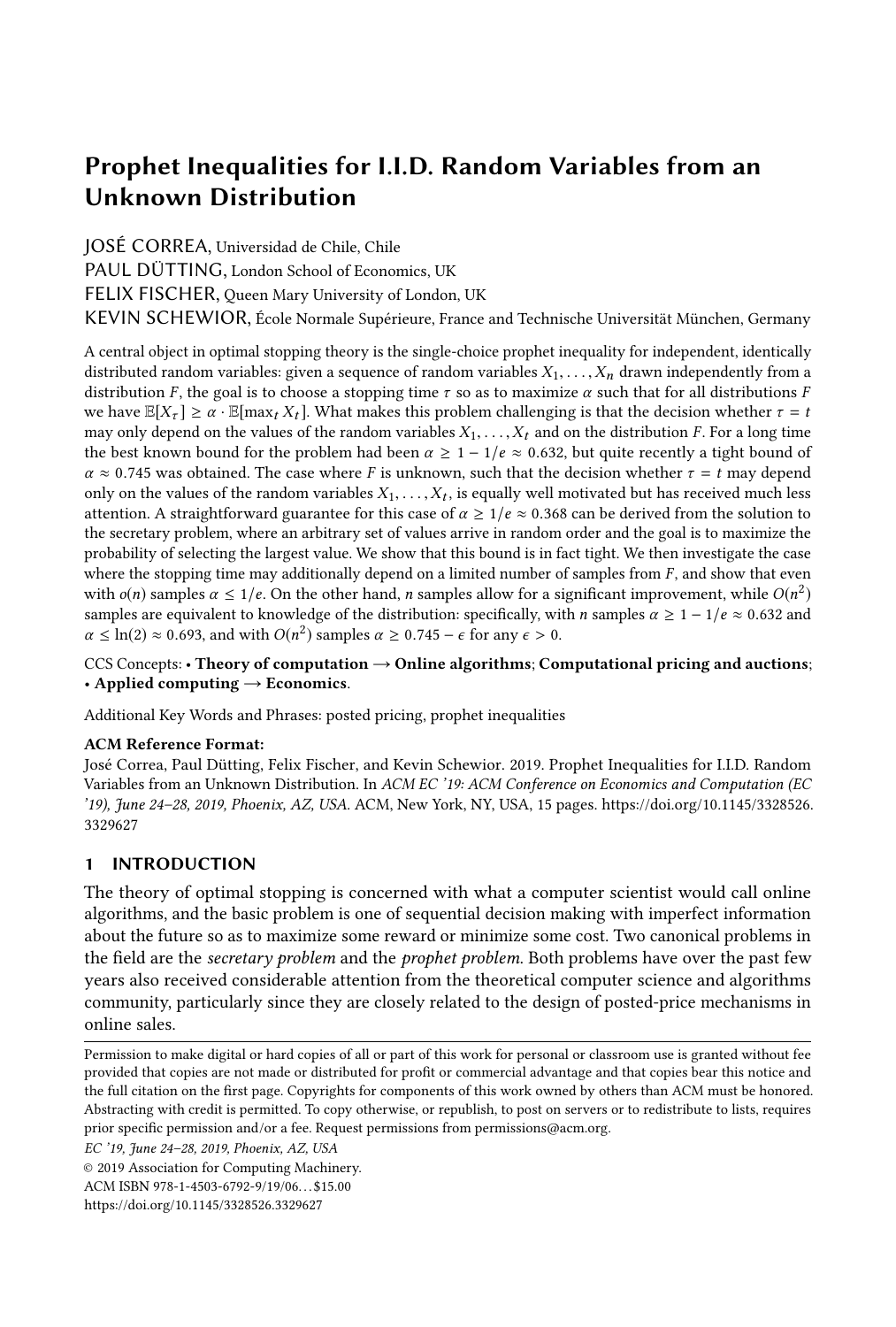In the secretary problem we are given n distinct, non-negative numbers from an unknown range. These numbers are presented in random order, and the goal is to stop at one of these numbers in order to maximize the probability with which we select the maximum. The problem has a surprisingly simple, and surprisingly positive, answer: by discarding a  $1/e$  fraction of the numbers, and then selecting the first number that is greater than any of the discarded numbers, one is guaranteed to select the maximum with probability  $1/e$  [e.g., [17\]](#page-14-1). The guarantee of  $1/e$  provided by this simple stopping rule is best possible, and remains best possible for example when numbers come from a uniform distribution with unknown and randomly chosen endpoints and are therefore correlated random variables [\[5,](#page-14-2) [16\]](#page-14-3). When numbers are drawn independently from a single known distribution a better (and tight) guarantee of around <sup>0</sup>.<sup>58</sup> can be obtained [\[17\]](#page-14-1).

In the *prophet problem* we are again shown  $n$  non-negative numbers, one at a time, but now these numbers are independent draws from known distributions and our goal is to maximize the expected value of the number on which we stop relative to the expected maximum value in hindsight. The two main results here concern the case where the distributions are distinct and the case where they are identical. For the former a tight bound of 1/2 was given by Krengel and Sucheston [\[24,](#page-14-4) [25\]](#page-14-5) and Samuel-Cahn [\[29\]](#page-14-6). For the latter a lower bound of  $1 - 1/e \approx 0.632$  due to Hill and Kertz [\[21\]](#page-14-7) was improved only very recently, first to <sup>0</sup>.<sup>738</sup> by Abolhassani et al. [\[1\]](#page-14-8) and then to <sup>0</sup>.<sup>745</sup> by Correa et al. [\[8\]](#page-14-9). The bound of [Correa et al.](#page-14-9) is in fact known to be tight due to a matching upper bound of Hill and Kertz [\[21\]](#page-14-7) and Kertz [\[22\]](#page-14-10).

An interesting variant of the prophet problem, for both identical and non-identical distributions, can be obtained by assuming that the distributions from which values are drawn are unknown. Despite being very natural (e.g., [\[3\]](#page-14-11)), precious little is known about this variant.

Our Contribution. We consider the prophet problem in which values are drawn independently from a single unknown distribution, and ask which approximation guarantees can be obtained relative to the expected maximum value in hindsight. This problem is interesting specifically for identical distributions, as here one could hope to learn something about later values from earlier ones. It seems challenging because, unlike in the case where the distribution is known and an optimal stopping rule can be obtained via backward induction, it is unclear what an optimal solution would look like.

<sup>A</sup> <sup>1</sup>/e-approximation for our problem can be obtained in a relatively straightforward way by applying the secretary algorithm (Proposition [3.1](#page-4-0) in Section [3\)](#page-4-1). The algorithm is guaranteed to stop on the maximum value with probability at least  $1/e$ , and one can show that this implies a <sup>1</sup>/e-approximation relative to the expected maximum in hindsight. This analysis, however, seems crude and in particular does not take into account that we are rewarded also when we do not stop on the maximum value. Indeed, one would expect that the prophet objective is easier to achieve than the objective of the secretary problem.

We show that the straightforward guarantee of  $1/e$  is in fact best possible in the prophet setting (Theorem [3.2](#page-5-0) in Section [3\)](#page-4-1). The main difficulty in showing an impossibility result of this kind is that the set of possible stopping rules to which it applies is very rich. We will see, however, that for every stopping rule there exists a set  $V \subseteq \mathbb{N}$  of arbitrary size and with an arbitrary gap between the largest and second-largest element on which the stopping rule is what we call value-oblivious: for random variables  $X_1, \ldots, X_n$  with support V, the decision to stop at  $X_i$  when  $X_i > \max\{X_1, \ldots, X_{i-1}\}\$ does not depend on the values of the random variables  $X_1, \ldots, X_i$  but only on whether  $X_i$  is the largest among these values. We will then construct a distribution E with support V such that n largest among these values. We will then construct a distribution  $F$  with support  $V$  such that  $n$ values drawn independently from  $F$  are pairwise distinct with probability one and the expectation of their maximum is dominated by the largest value in V . The objective of the prophet problem on  $F$  is thus identical, up to a small error, to that of the secretary problem, and any stopping rule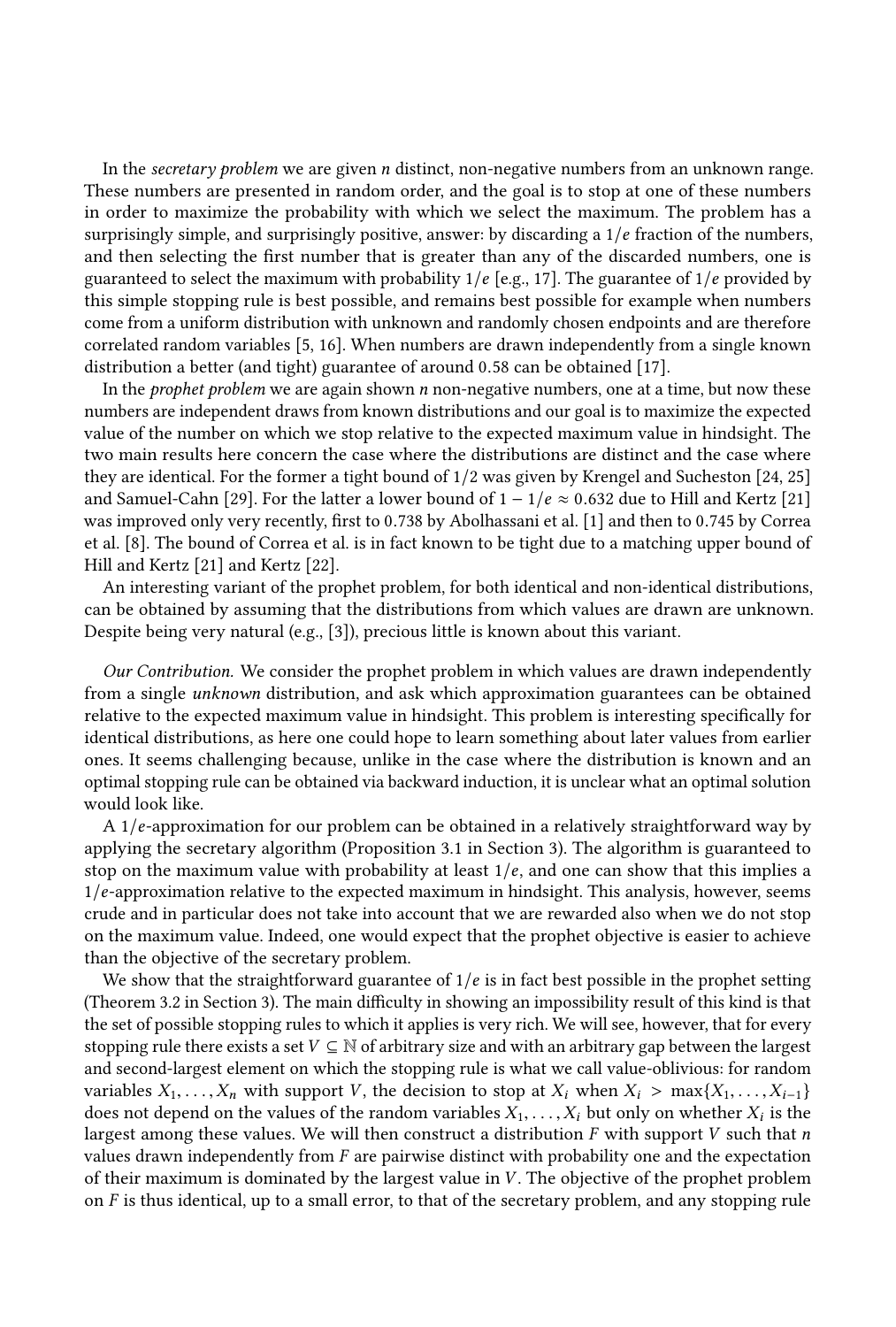

Fig. 1. Overview of results. The number of samples is displayed along the horizontal axis, the performance guarantee along the vertical axis. Lower bounds, shown as a solid line and two dots, result from stopping rules with a certain performance guarantee. Upper bounds, shown as dashed lines, correspond to impossibility results that no stopping rule can improve upon. The results for  $o(n)$  and  $\Theta(n^2)$  samples are tight. With the exception of the upper bound of approximately <sup>0</sup>.745, all results are new to this paper.

with a guarantee better than  $1/e$  for the former would yield such a stopping rule for the latter. To understand why stopping rules must be value-oblivious it is useful to consider the special case where  $n = 2$ . In this case we may focus on stopping rules that always stop at  $X_2$  whenever they have not stopped at  $X_1$ , and every such stopping rule can be described by a function  $p : \mathbb{R} \to [0, 1]$  such that  $p(x)$  is the probability of stopping at  $X_1$  when  $X_1 = x$ . By the Bolzano-Weierstrass theorem the infinite sequence  $(p(n))_{n\in\mathbb{N}}$  contains a monotone subsequence and thus, for some  $q \in [0, 1]$  and every  $\epsilon > 0$ , a subsequence of values contained in the interval  $[q - \epsilon, q + \epsilon]$ . For random variables that only take values in the index set of that letter subsequence, the stopping rule will therefore stop at the first random variable with what is essentially a fixed probability. When  $n > 2$  the set of possible stopping rules becomes much richer, and identifying a set V on which a particular stopping rule is value-oblivious becomes much more challenging. Rather than the Bolzano-Weierstrass theorem, our proof uses the infinite version of Ramsey's theorem [\[26\]](#page-14-12) to establish the existence of such a set.

Motivated by this impossibility result we then turn to the case where the stopping rule additionally has access to a limited number of samples from the distribution, which it may use in determining the stopping time. An extension of our upper bound construction shows that  $o(n)$  samples are not enough to improve on the bound of  $1/e$ , the interesting case therefore is the one with  $\Omega(n)$ samples. We show that a simple but subtle stopping rule achieves an approximation factor of  $1 - 1/e \approx 0.632$  with  $n - 1$  samples (Theorem [4.1](#page-9-0) in Section [4\)](#page-8-0). We start by drawing  $n - 1$  samples and using the maximum of these samples as a threshold for the first random variable. If the first random variable exceeds the threshold, we stop here. Otherwise we add the newly sampled value to the set of samples and then remove a random element from the resulting set. We then use the maximum of the new set as a threshold for the second random variable, and so on. While the procedure is easy to describe, its analysis is somewhat delicate. The key step is to show that the sets of random variables used to set the thresholds all behave like a set of  $n - 1$  fresh samples. Thus the expected value collected from each random variable conditioned on accepting it equals the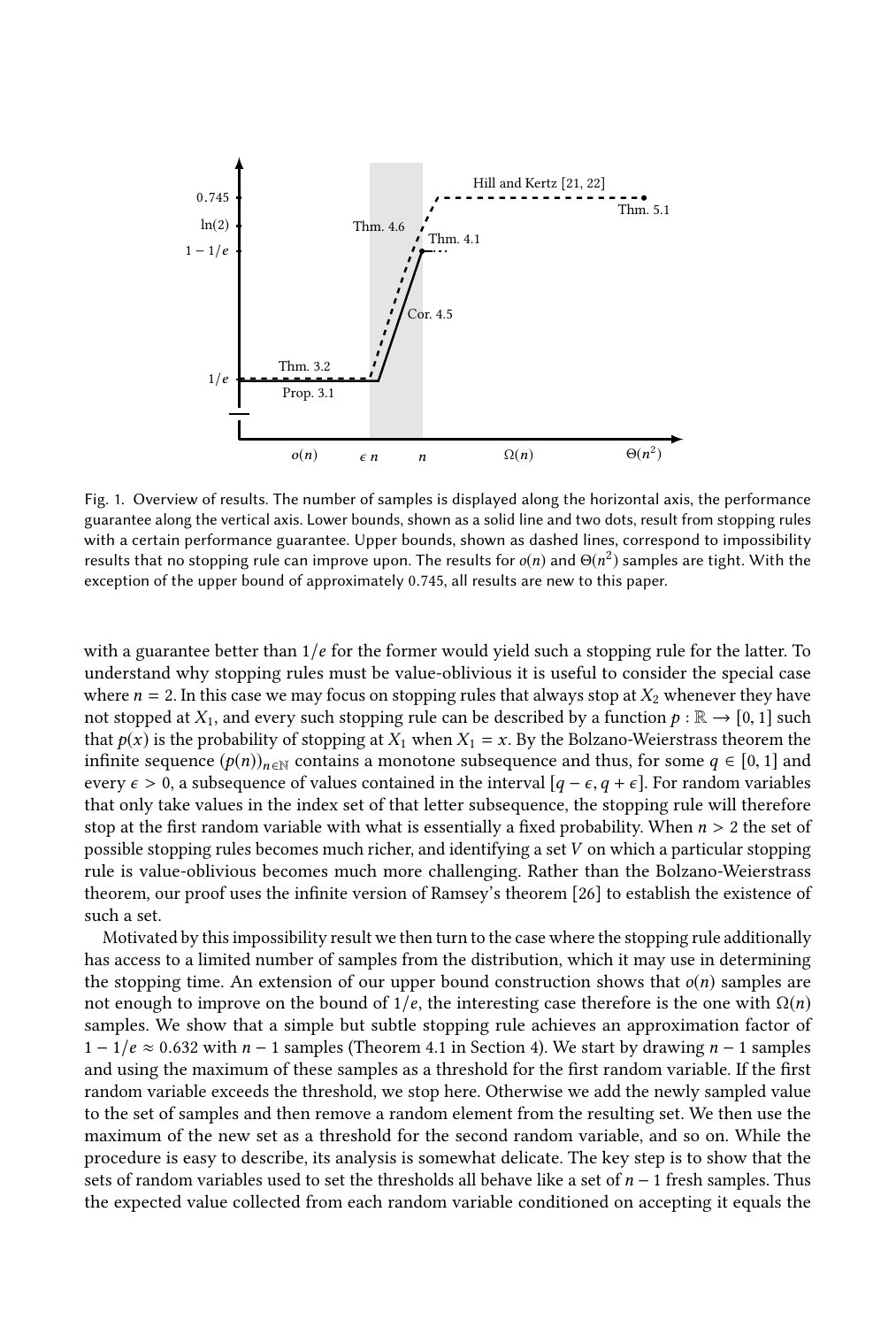expected maximum value of n independent draws from the distribution, and the probability of accepting a random variable conditioned on reaching it is exactly  $1/n$ . The approximation factor is then equal to the overall probability of stopping, which is at least  $1 - 1/e$ . By a straightforward extension (Corollary [4.5\)](#page-12-1), we obtain a lower bound of  $\frac{1+\alpha}{2} \cdot (1-1/e)$  for  $\alpha < 1$ .<br>We complement the lower bound of  $1-1/e$  with matching upper bounds

We complement the lower bound of  $1 - 1/e$  with matching upper bounds for two different classes of algorithms that share specific properties of our algorithm. These bounds limit the types of approaches that could conceivably be used to go beyond a performance guarantee of  $1 - 1/e$ . We also provide a parametric upper bound for algorithms with access to  $\gamma n$  samples for  $\gamma \geq 0$ (Theorem [4.6](#page-12-0) in Section [4\)](#page-8-0). For algorithms that use at most  $n$  samples this upper bound is equal to  $ln(2) \approx 0.693$  and thus nearly tight.

Finally, we show how to get arbitrarily close to the optimal bound of 0.745 with  $O(n^2)$  samples<br>become 5.1 in Section 5). The basic idea here is to mimic the optimal algorithm for known distri-(Theorem [5.1](#page-13-0) in Section [5\)](#page-13-1). The basic idea here is to mimic the optimal algorithm for known distributions, which uses a decreasing sequence of thresholds as determined by conditional acceptance probabilities, which are increasing over time. Our algorithm mirrors this approach using the corresponding quantiles of the empirical distribution function. It additionally skips a constant fraction of values at the beginning, and in our analysis we use the inequality of Dvoretzky, Kiefer, and Wolfowitz [\[12\]](#page-14-13) to show simultaneous concentration of all empirical quantiles. These two steps allow us to reduce the number of required samples from  $O(n^4)$  to  $O(n^2)$ , relative to the obvious approach<br>which uses all random variables and uses Chernoff and union bounds to show concentration. We which uses all random variables and uses Chernoff and union bounds to show concentration. We provide evidence that any algorithm that achieves the optimal bound with  $o(n^2)$  samples would<br>have to use very different techniques have to use very different techniques.

In summary our results reveal a phase transition from secretary-like behavior to prophet-like behavior when going from  $o(n)$  samples to  $\Omega(n)$  samples, and show that  $O(n^2)$  samples are equivalent to full knowledge of the distribution.

Further Related Work. For early work on the classic single-choice prophet inequality in mathematics we refer the reader to a survey of Hill and Kertz [\[20\]](#page-14-14). Starting from work of Hajiaghayi et al. [\[19\]](#page-14-15) prophet inequalities, and in particular extensions to richer feasibility domains, have seen a surge of interest in theoretical computer science (e.g., [\[2,](#page-14-16) [6,](#page-14-17) [7,](#page-14-18) [10,](#page-14-19) [11,](#page-14-20) [13–](#page-14-21)[15,](#page-14-22) [23,](#page-14-23) [27,](#page-14-24) [28\]](#page-14-25)).

In theoretical computer science there is a relatively thin but important body of prior work on the case of unknown distributions. Most relevant for us is the aforementioned paper by Azar et al. [\[3\]](#page-14-11), which focuses on richer feasibility structures such as matching constraints and matroids, and work by Babaioff et al. [\[4\]](#page-14-26), who consider a setting similar to ours but focus on a different objective, revenue maximization, apply different techniques, and obtain results that are qualitatively different from ours. In concurrent work Wang [\[30\]](#page-14-27) considers the case of unknown, non-identical distributions and shows how to obtain a factor 2 approximation with  $n$  samples.

Related learning problems have also been studied in operations research and management science, but the types of problems, objectives, and techniques differ significantly from ours and typically involve regret minimization (see, e.g., the results of Goldenshluger and Zeevi [\[18\]](#page-14-28) and the recent survey of den Boer [\[9\]](#page-14-29)).

#### 2 PRELIMINARIES

Denote by N the set of positive integers and let  $\mathbb{N}_0 := \mathbb{N} \cup \{0\}$ . For  $i \in \mathbb{N}$ , let  $[i] = \{1, \ldots, i\}$  and denote by  $S_i$  the set of permutations of [i].

Let  $k \in \mathbb{N}_0$  and  $n \in \mathbb{N}$ . We consider  $(k, n)$ -stopping rules that sequentially observe random variables  $X_1, \ldots, X_n$  and have access to samples  $S_1, \ldots, S_k$ , and for each  $i = 1, \ldots, n$  decide whether to stop on  $X_i$  based on the values of  $X_1, \ldots, X_i$  and  $S_1, \ldots, S_k$ . We assume that  $X_1, \ldots, X_n$  and  $S_1, \ldots, S_k$  are independent and identically distributed, and respectively denote by f and F the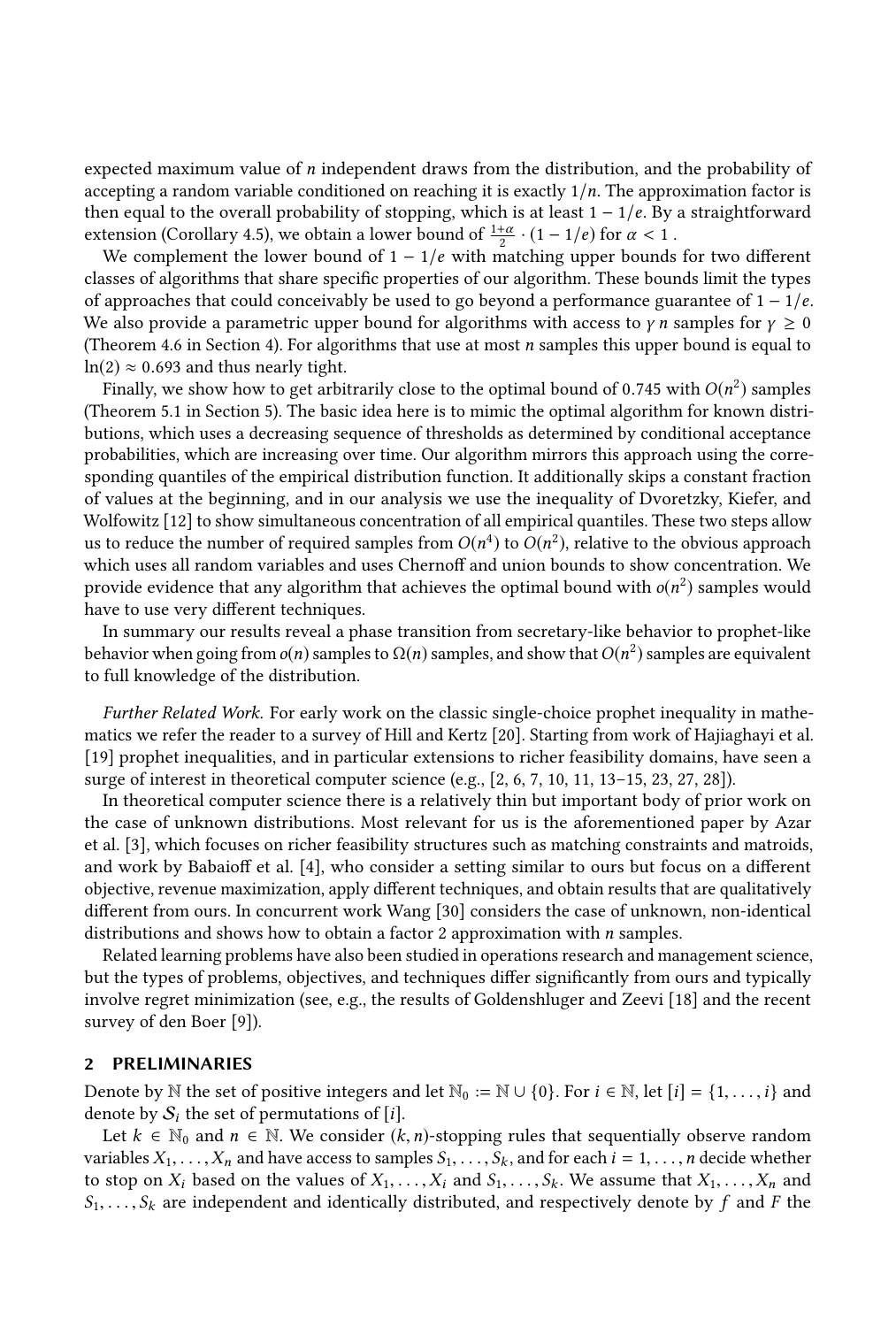probability density function and cumulative distribution function of their distribution. Formally, a  $(k, n)$ -stopping rule **r** is a family of functions  $r_1, \ldots, r_n$  where  $r_i : \mathbb{R}^{k+i} \to [0, 1]$  for all  $i = 1, \ldots, n$ .<br>Here  $r_i$  (see  $r_i$ ,  $r_i$ ,  $r_j$ ) for  $s \in \mathbb{R}^k$  and  $s \in \mathbb{R}^n$  is the probability of stopping at X, Here,  $r_i(s_1, \ldots, s_k, x_1, \ldots, x_i)$  for  $\mathbf{s} \in \mathbb{R}_+^k$  and  $\mathbf{x} \in \mathbb{R}_+^n$  is the probability of stopping at  $X_i$  conditioned<br>on having received  $S_i = s_i$ ,  $s_i$  as samples and  $X_i = x_i$ ,  $X_i = x_i$  as values and not having on having received  $S_1 = s_1 \ldots, S = s_k$  as samples and  $X_1 = x_1, \ldots, X_i = x_i$  as values and not having stopped on any of  $X_1, \ldots, X_{i-1}$ . The stopping time  $\tau$  of a  $(k, n)$ -stopping rule r, given  $S_1, \ldots, S_k$  and  $X_1, \ldots, X_n$ , is thus the random variable with support  $\{1, \ldots, n\} \cup \{\infty\}$  such that

$$
\Pr\left[\tau = i \mid S_1 = s_1, \dots, S_k = s_k, X_1 = x_1, \dots, X_n = x_n\right] = \left(\prod_{j=1}^{i-1} (1 - r_j(s_1, \dots, s_k, x_1, \dots, x_j))\right) \cdot r_i(s_1, \dots, s_k, x_1, \dots, x_i)
$$

for all  $\mathbf{s} \in \mathbb{R}_+^k$  and  $\mathbf{x} \in \mathbb{R}_+^n$ .

For a given stopping rule we will be interested in the expected value  $\mathbb{E}[X_{\tau}]$  of the variable at which it stops, where we use the convention that  $X_{\infty} = 0$ , and will measure its performance relative to the expected maximum  $\mathbb{E} [\max\{X_1, \ldots, X_n\}]$  of the random variables  $X_1, \ldots, X_n$ . We will say that a stopping rule achieves approximation guarantee  $\alpha$ , for  $\alpha \leq 1$ , if for any distribution,  $\mathbb{E}[X_{\tau}] \ge \alpha \mathbb{E}[\max\{X_1, \ldots, X_n\}].$ 

For ease of exposition we will assume continuity of  $F$  in proving lower bounds and use discrete distributions to prove upper bounds. All results can be shown to hold in general by standard arguments, to break ties among random variables and to approximate a discrete distribution by a continuous one.

## <span id="page-4-1"></span>3 SUBLINEAR NUMBER OF SAMPLES

In this section we show that for  $o(n)$  samples, the prophet problem with an unknown distribution behaves like the secretary problem. As we will see in Section [3.1,](#page-4-2) a straightforward baseline can be obtained from the optimal solution to the secretary problem, which discards a  $1/e$  fraction of the values and then accepts the first value that exceeds the maximum of the discarded values. The algorithm does not require any samples, is guaranteed to stop at the maximum of the sequence with probability  $1/e$ , and can be shown to also provide a  $1/e$  approximation for our objective. This analysis seems crude and in particular does not account for the fact that the prophet inequality is rewarded even when it does not stop on the maximum value of the sequence. Indeed the objective of the prophet problem seems easier to achieve than that of the secretary problem, and one would expect to be able to improve on the bound of  $1/e$ . Our main result in this section, which we prove in Section [3.2,](#page-5-1) shows that this is not the case: the bound of  $1/e$  is in fact best possible. This results continues to hold with  $o(n)$  samples.

# <span id="page-4-2"></span>3.1 A 1/e-Approximation Without Samples

The following result translates the guarantee of  $1/e$  for the secretary problem to a prophet inequality for independent random variables from an unknown distribution.

<span id="page-4-0"></span>THEOREM 3.1. Let  $X_1, X_2, \ldots, X_n$  be i.i.d. random variables drawn from an unknown distribution F. Then there exists a  $(0, n)$ -stopping rule with stopping time  $\tau$  such that

$$
\mathbb{E}[X_{\tau}] \geq \frac{1}{e} \cdot \mathbb{E}[\max\{X_1, X_2, \ldots, X_n\}].
$$

e The result can be shown in a straightforward way, based on the idea that the realizations of the random variables  $X_1, \ldots, X_n$  can be obtained by drawing *n* values from their common distribution and then permuting them uniformly at random. The classic analysis of the secretary problem [\[16\]](#page-14-3) implies that for each realization of the n draws, the optimal stopping rule for this problem obtains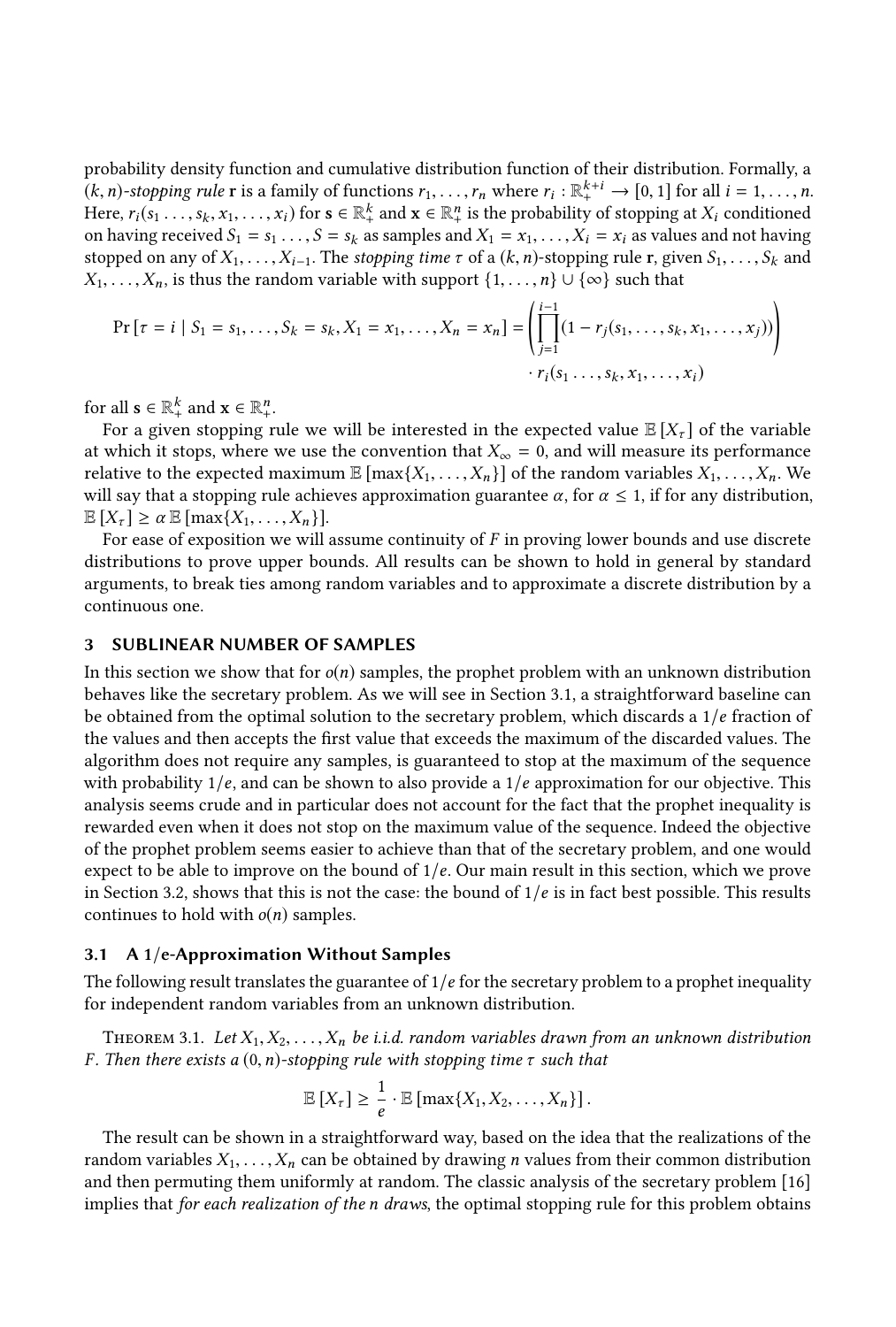the maximum value with probability  $1/e$ . It thus also obtains at least a  $1/e$  fraction of the expected value of this maximum. We formalize this idea and prove Theorem [3.1](#page-4-0) in the full version of this paper.

## <span id="page-5-1"></span>3.2 A Matching Upper Bound

We proceed to show our main result: perhaps surprisingly, it is impossible to improve on the straightforward lower bound of <sup>1</sup>/e.

<span id="page-5-0"></span>THEOREM 3.2. Let  $\delta > 0$ . Then there exists  $n_0 \in \mathbb{N}$  such that for any  $n \ge n_0$  and any  $(0, n)$ -stopping rule with associated stopping time  $\tau$  there exists a distribution F, not known to the stopping rule, such that when  $X_1, \ldots, X_n$  are i.i.d. random variables drawn from F,

$$
\mathbb{E}[X_{\tau}] \leq \left(\frac{1}{e} + \delta\right) \cdot \mathbb{E}[\max\{X_1, \ldots, X_n\}].
$$

e The main difficulty in showing an impossibility result of this kind is that it applies to the set of all possible  $(0, n)$ -stopping rules, which a priori is very rich. Indeed, recall that a  $(0, n)$ -stopping rule **r** is any family of functions  $r_1, \ldots, r_n$  where  $r_i : \mathbb{R}_+^i \to [0, 1]$  for all  $i = 1, \ldots, n$ . Our main structural<br>insight will be that we can restrict attention to stopping rules r for which we can find arbitrarily insight will be that we can restrict attention to stopping rules r for which we can find arbitrarily large sets  $V \subseteq \mathbb{N}$ , such that for random variables  $X_1, \ldots, X_n$  with support V, under the condition that  $X_1, \ldots, X_i$  are pairwise distinct and  $X_i > \max\{X_1, \ldots, X_{i-1}\}$ , and up to an arbitrarily small error  $\varepsilon$ , the probability of r to stop on  $X_i$  does not depend on the values of any of the random variables  $X_1, \ldots, X_i$ . This is made precise by the following definition.

Definition 3.3. Let  $\varepsilon > 0$  and  $V \subseteq \mathbb{N}$ . A stopping rule r is called  $\varepsilon$ -value-oblivious on V if, for all  $i \in [n]$ , there exists a  $q_i \in [0,1]$  such that, for all pairwise distinct  $v_1, \ldots, v_i \in V$  with  $v_i > \max\{v_1, \ldots, v_{i-1}\}\$ , it holds that  $r_i(v_1, \ldots, v_i) \in [q_i - \varepsilon, q_i + \varepsilon)\$ .

While value-obliviousness significantly restricts the expressiveness of a stopping rule, this restriction turns out to be essentially without loss when it comes to the ability of the class of all stopping rules to achieve a certain guarantee across all possible distributions: for any stopping rule and any  $\epsilon > 0$ , there exists a stopping rule with the same guarantee that is  $\epsilon$ -value-oblivious for some infinite set  $V \subseteq \mathbb{N}$ . This is made precise by the following lemma, which we prove in Section [3.3.](#page-7-0)

<span id="page-5-2"></span>LEMMA 3.4 (MAIN STRUCTURAL LEMMA). Let  $\epsilon > 0$ . If there exists a stopping rule with guarantee α, then there exists a stopping rule r with guarantee  $\alpha$  and an infinite set  $V \subseteq \mathbb{N}$  such that r is ε-value-oblivious on V .

With Lemma [3.4](#page-5-2) at hand it is not difficult to prove Theorem [3.2.](#page-5-0) For any stopping rule and an appropriate value of  $\epsilon$ , we identify a stopping rule r with the same performance guarantee that is  $\epsilon$ -value oblivious on an infinite set  $V \subseteq \mathbb{N}$ . We then define a distribution F with finite support  $S \subseteq V$  such that (i) there is a large gap between the largest and second-largest elements of S, (ii) n independent draws from F are pairwise distinct with probability close to 1, (iii) r is  $\varepsilon$ -value-oblivious on S, and (iv) the performance guarantee of r on the distribution is dominated by the probability of selecting the largest element of S. By (i) and (ii) the prophet problem for the unknown distribution  $F$  is then equivalent up to a small error to a secretary problem, and by (iii) and (iv) <sup>r</sup> behaves on F essentially like a stopping rule for the secretary problem. A performance guarantee for r of more than  $1/e$  would thus contradict the optimality of this bound for the secretary problem.

PROOF OF THEOREM [3.2.](#page-5-0) Consider a  $(0, n)$ -stopping rule with performance guarantee1/e +  $\delta$ . Set  $\varepsilon = 1/n^2$ . By Lemma [3.4](#page-5-2) there exists a stopping rule r with performance guarantee  $1/e + \delta$  and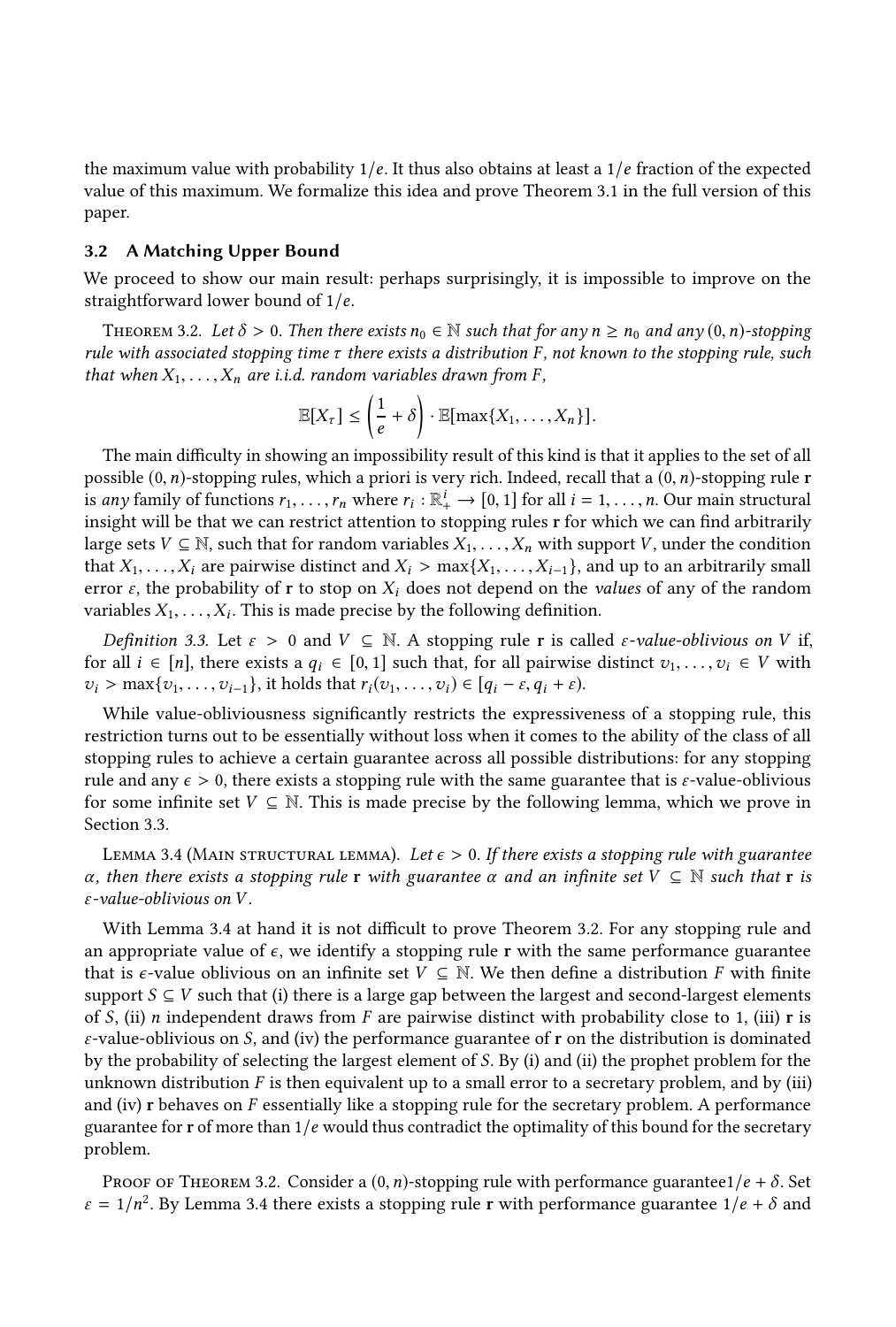an infinite set  $V \subseteq \mathbb{N}$  on which r is  $\varepsilon$ -value-oblivious. Denote by  $\tau$  the stopping time of r. Let  $v_1, \ldots, v_n$ ,  $u \in V$  be pairwise distinct such that  $u \geq n^3 \max\{v_1, \ldots, v_n\}$ . For each  $i \in [n]$ , let

$$
X_{i} = \begin{cases} v_{1} & \text{w.p. } \frac{1}{n^{3}} \cdot (1 - \frac{1}{n^{2}}) \\ \vdots \\ v_{n^{3}} & \text{w.p. } \frac{1}{n^{3}} \cdot (1 - \frac{1}{n^{2}}) \\ u & \text{w.p. } \frac{1}{n^{2}} \end{cases}
$$

We proceed to bound  $\mathbb{E}[\max\{X_1, \ldots, X_n\}]$  from below and  $\mathbb{E}[X_\tau]$  from above. For  $i \in [n]$ , let  $X_{(i)}$ <br>note the ith order statistic of  $X_i$ ,  $X_i$  such that  $X_i$ ,  $\top$  may  $X_i$ ,  $X_i$ ,  $X_i$  Then denote the *i*th order statistic of  $X_1, \ldots, X_n$ , such that  $X_{(n)} = \max\{X_1, \ldots, X_n\}$ . Then

$$
\mathbb{E}[\max\{X_1,\ldots,X_n\}] \geq \Pr[X_{(n)}=u] \cdot u = \frac{1-o(1)}{n} \cdot u.
$$

On the other hand, using that  $X_{(n)} = u$  with probability at most  $1/n$ , we have that

$$
\mathbb{E}[X_{\tau}] = \Pr[X_{(n)} = u \wedge X_{(n-1)} \neq u] \cdot \mathbb{E}[X_{\tau} | X_{(n)} = u \wedge X_{(n-1)} \neq u]
$$
  
+  $\Pr[X_{(n)} = u \wedge X_{(n-1)} = u] \cdot \mathbb{E}[X_{\tau} | X_{(n)} = u \wedge X_{(n-1)} = u]$   
+  $\Pr[X_{(n)} \neq u] \cdot \mathbb{E}[X_{\tau} | X_{(n)} \neq u]$   

$$
\leq \frac{1}{n} \cdot \left( \Pr[X_{\tau} = X_{(n)} | X_{(n)} = u \wedge X_{(n-1)} \neq u] \cdot u + \Pr[X_{\tau} \neq X_{(n)} | X_{(n)} = u \wedge X_{(n-1)} \neq u] \cdot O(n^{-3}) \cdot u \right)
$$
  
+  $O(n^{-2}) \cdot u + 1 \cdot O(n^{-3}) \cdot u$   

$$
\leq \frac{1 + o(1)}{n} \cdot \Pr[X_{\tau} = X_{(n)} | X_{(n)} = u \wedge X_{(n-1)} \neq u] \cdot u
$$
  

$$
\leq \frac{1 + o(1)}{n} \cdot \Pr[X_{\tau} = X_{(n)} | X_{(n)} = u \wedge X_1, \dots, X_n \text{ are distinct}] \cdot u.
$$

n To complete the proof we argue that

$$
\Pr[X_{\tau} = X_{(n)} \mid X_{(n)} = u \wedge X_1, \dots, X_n \text{ are distinct}] \le 1/e + o(1).
$$

To see this assume for contradiction that  $Pr[X_{\tau} = X_{(n)} | X_{(n)} = u \wedge X_1, \ldots, X_n]$  are distinct  $\ge$   $e + \delta$  for some  $\delta > 0$ . Since r is sevalue oblivious on *V*, for each  $i \in [n]$  and distinct  $s_i \in V$  $1/e + \delta$  for some  $\delta > 0$ . Since r is  $\varepsilon$ -value oblivious on V, for each  $i \in [n]$  and distinct  $s_1, \ldots, s_i \in V$ with  $s_i > \max\{s_1, \ldots, s_{i-1}\}\$ , there is a probability  $q_i$  such that  $r_i(s_1, \ldots, s_i) \in [q_i - \varepsilon, q_i + \varepsilon)\$ . We can thus define a new  $(0, n)$ -stopping rule  $\hat{r}$  with associated stopping time  $\hat{r}$  such that for all  $s_1, \ldots, s_i \in V$ ,  $\hat{r}_i(s_1, \ldots, s_i) = q_i$  if  $s_i > \max\{s_1, \ldots, s_{i-1}\}\$  and  $\hat{r}_i(s_1, \ldots, s_i) = 0$  otherwise. Note that  $\hat{r}$  bases its decision to stop only on the relative ranks of the values seen so far.

For the sake of the analysis, we think of  $r$  and  $\hat{r}$  as being coupled in the following way. Let  $c_1, \ldots, c_n$  be n i.i.d. draws from the uniform distribution on [0, 1]. For any  $i \in [n]$  and  $s_1, \ldots, s_i \in V$ , conditioned on  $\tau \ge i$ , we have  $\tau = i$  if and only if  $r_i(s_1, \ldots, s_i) > c_i$ , and, conditioned on  $\hat{\tau} \ge i$ , we have  $\hat{\tau} = i$  if and only if  $s_i > \max\{s_i, \ldots, s_i\}$  and  $\hat{\tau}_i(s_i, \ldots, s_i) = a_i > c_i$ . have  $\hat{\tau} = i$  if and only if  $s_i > \max\{s_1, \ldots, s_{i-1}\}\$  and  $\hat{r}_i(s_1, \ldots, s_i) = q_i > c_i$ .<br>Now consider any fixed sequence  $s_i \in V$  of distinct realizations of

Now consider any fixed sequence  $s_1, \ldots, s_n \in V$  of distinct realizations of  $X_1, \ldots, X_n$ , respectively. For any  $i \in [n]$ , define  $\xi_i$  to be the event that occurs if and only if  $s_i > \max\{s_1, \ldots, s_{i-1}\}\$  and  $c_i \in [\min\{r_i(s_1,\ldots,s_i),\hat{r}_i(s_1,\ldots,s_i)\},\max\{r_i(s_1,\ldots,s_i),\hat{r}_i(s_1,\ldots,s_i)\}].$  Note that then  $\Pr[\xi_i] \leq \varepsilon$ . Further note that  $X_{\tau} = X_{(n)}$  and  $X_{\hat{\tau}} \neq X_{(n)}$  implies that  $\xi_i$  occurs for some  $i \in [n]$ . Hence, by the union bound,

<span id="page-6-0"></span>
$$
\Pr[X_{\hat{\tau}} = X_{(n)} \mid X_1 = s_1, \dots, X_n = s_n] \ge \Pr[X_{\tau} = X_{(n)} \mid X_1 = s_1, \dots, X_n = s_n] - n\epsilon. \tag{1}
$$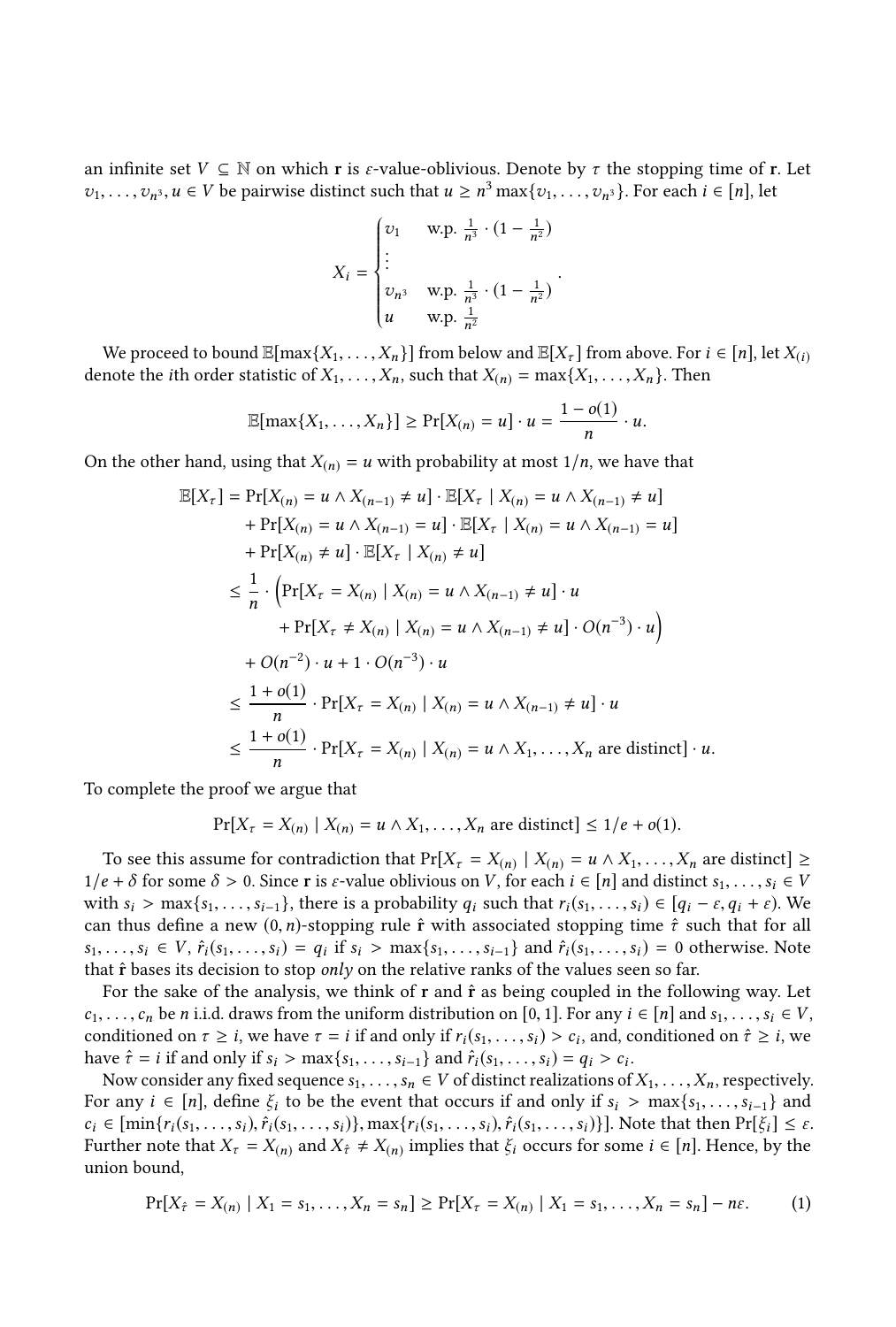Since this is true pointwise for all distinct  $s_1, \ldots, s_n \in V$ ,

$$
\Pr[X_{\hat{\tau}} = X_{(n)} \mid X_{(n)} = u \land X_1, \dots, X_n \text{ are distinct}]
$$
  
\n
$$
\geq \Pr[X_{\tau} = X_{(n)} \mid X_{(n)} = u \land X_1, \dots, X_n \text{ are distinct}] - n\epsilon
$$
  
\n
$$
\geq 1/e + \delta'
$$

for some  $\delta' > 0$ , where we have used [\(1\)](#page-6-0) for the first inequality and  $\varepsilon = 1/n^2$  for the second one.<br>However under the condition that  $X_{\varepsilon} = u$  and  $X_{\varepsilon} = X$  are pairwise distinct, the relative ranks However, under the condition that  $X_{(n)} = u$  and  $X_1, \ldots, X_n$  are pairwise distinct, the relative ranks of  $X_1, \ldots, X_n$  are distributed uniformly at random. Thus  $\hat{r}$ , which only relies on relative ranks, selects the maximum with probability  $1/e + \delta'$ , in contradiction to the well-known upper bound<br>of  $1/e$  for the secretary problem [16, Section 2] of  $1/e$  for the secretary problem [\[16,](#page-14-3) Section 2].

## <span id="page-7-0"></span>3.3 Proof of the Main Structural Lemma

We prove Lemma [3.4](#page-5-2) through a sequence of steps that successively restrict the expressiveness of the stopping rules we have to consider. First we show a restriction to what we call order-oblivious rules, which in the decision to stop at random variable  $X_i$ , and conditioned on having reached  $X_i$ ,  $X_i$ , and  $X_i$ ,  $X_i$ , but not the order in which they may take into account the values of random variables  $X_1, \ldots, X_{i-1}$  but not the order in which they were observed.

*Definition 3.5.* A stopping rule r is *order-oblivious* if for all  $j \in [n]$ , all pairwise distinct  $v_1, \ldots, v_j \in$  $\mathbb{R}_+$  and all permutations  $\pi \in S_{j-1}, r_i(v_1, \ldots, v_j) = r_i(v_{\pi(1)}, \ldots, v_{\pi(j-1)}, v_j).$ 

The following result is very intuitive, but some care is required to prove it formally. We provide a proof in the full version of this paper.

<span id="page-7-1"></span>LEMMA 3.6. If there exists a stopping rule with guarantee  $\alpha$ , then there exists a stopping rule with guarantee  $\alpha$  that is order-oblivious.

To further restrict the class of stopping rules from order-oblivious to value-oblivious ones we will now construct, for every order-oblivious rule r and any  $\varepsilon > 0$ , an infinite set  $V \subseteq \mathbb{N}$  on which r is  $\varepsilon$ -value-oblivious. The set V will depend on r and will be obtained by starting from N and identifying smaller and smaller subsets on which the behavior of r is more and more limited. By induction on  $i \in [n]$  we will identify a set on which value-obliviousness holds with respect to the ith random variable. We need the following definition.

*Definition 3.7.* Consider a stopping rule r. Let  $\varepsilon > 0$ ,  $i \in [n]$ , and  $V \subseteq \mathbb{N}$ . Then r is  $(\varepsilon, i)$ -value*oblivious on V* if there exists  $q \in [0, 1]$  such that, for all pairwise distinct  $v_1, \ldots, v_i \in V$  with  $v_i > \max\{v_1, \ldots, v_{i-1}\}\$ , it holds that  $r_i(v_1, \ldots, v_i) \in [q - \varepsilon, q + \varepsilon)\$ .

Note that  $(\varepsilon, i)$ -value-obliviousness for all  $i \in [n]$  is equivalent to  $\varepsilon$ -value-obliviousness. In establishing  $(\varepsilon, i)$ -value-obliviousness for a particular value of i we will appeal to the infinite version of Ramsey's theorem to show the existence of an appropriate set V .

<span id="page-7-2"></span>LEMMA 3.8 (RAMSEY [\[26\]](#page-14-12)). Let c,  $d \in \mathbb{N}$ , and let H be an infinite complete d-uniform hypergraph whose hyperedges are colored with c colors. Then there exists an infinite complete d-uniform subhypergraph of H that is monochromatic.

PROOF OF LEMMA [3.4.](#page-5-2) Consider a stopping rule r with guarantee  $\alpha$ . By Lemma [3.6,](#page-7-1) it is without loss of generality to assume that r is order-oblivious. We fix  $\varepsilon > 0$  for the entire proof and show by induction on  $j \in [n]$  that there exists an infinite set  $S^j \subseteq \mathbb{N}$  such that, for all  $i \in [j]$ , r is  $(i, j)$ , value-oblivious on  $S^j$ . This suffices to show the claim as for  $i - n$  it implies that the stopping  $(e, i)$ -value-oblivious on S<sup>j</sup>. This suffices to show the claim, as for  $j = n$  it implies that the stopping<br>rule r is  $(e, i)$ -value oblivious on S<sup>n</sup> for all  $i \in \mathbb{N}$  and hence e-value-oblivious on S<sup>n</sup> rule **r** is  $(\epsilon, j)$ -value oblivious on  $S^n$  for all  $j \in \mathbb{N}$ , and hence  $\epsilon$ -value-oblivious on  $S^n$ .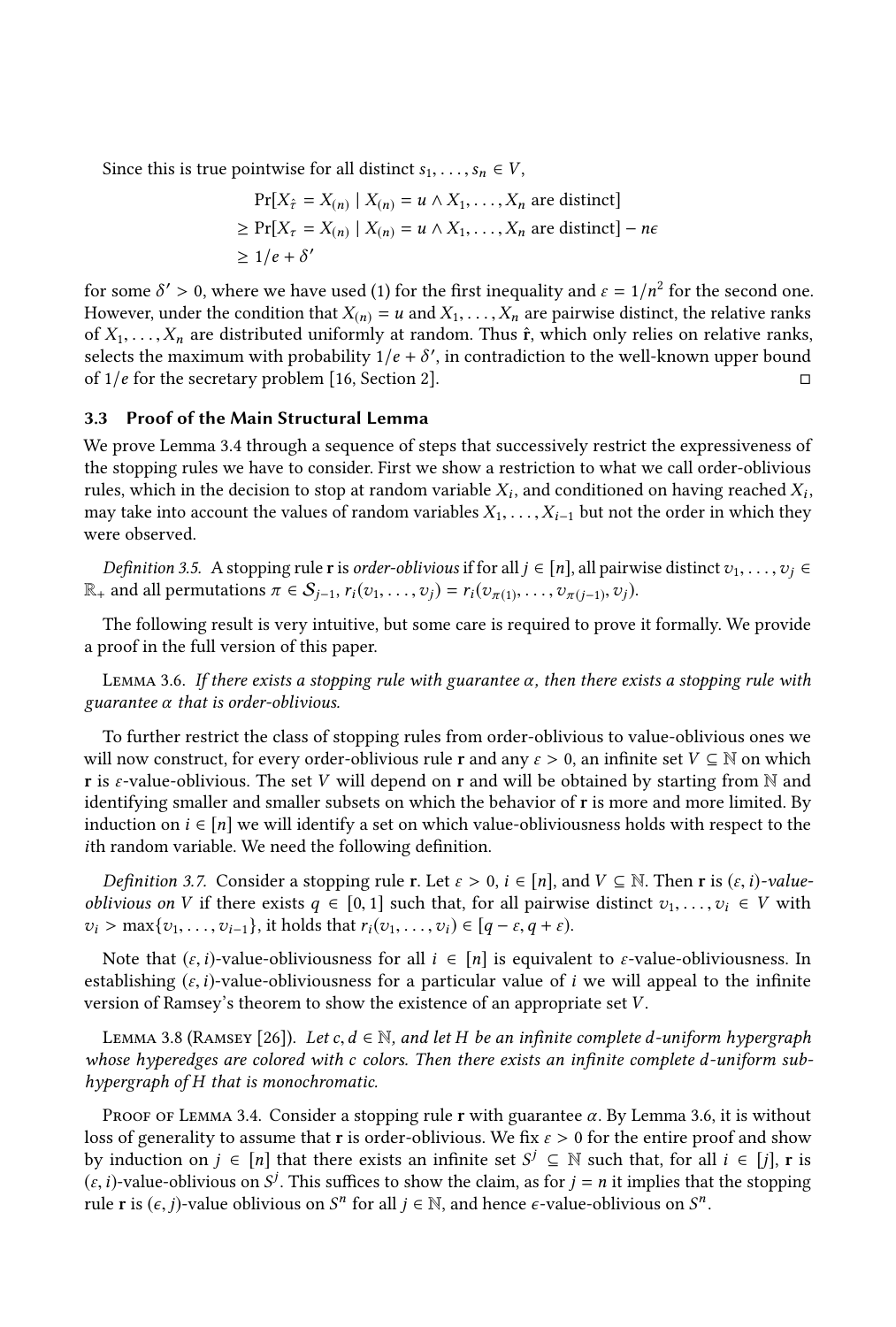As  $S^0 = \mathbb{N}$  satisfies the induction hypothesis for  $j = 0$ , we proceed to show it for  $j = k > 0$ <br>suming that it is true for  $i < k$ . First observe that we only need to find an infinite set  $S^k \subset S^{k-1}$ assuming that it is true for  $j < k$ . First observe that we only need to find an infinite set  $S^k \subseteq S^{k-1}$ <br>such that **r** is (s k)-value-oblivious on  $S^k$  because it follows from the induction bypothesis that  $S^k$ such that **r** is  $(\varepsilon, k)$ -value-oblivious on  $S^k$ , because it follows from the induction hypothesis that  $S^k$ ,<br>as a subset of  $S^{k-1}$  is  $(\varepsilon, i)$ -value-oblivious on  $S^i$  for all  $i \in [k-1]$ as a subset of  $S^{k-1}$ , is  $(\varepsilon, i)$ -value-oblivious on  $S^i$  for all  $i \in [k-1]$ .<br>Toward the application of Lemma 3.8, we construct a complete  $k-1$ 

Toward the application of Lemma [3.8,](#page-7-2) we construct a complete k-uniform hypergraph H with vertex set  $S^{k-1}$ . Consider any set  $\{v_1, \ldots, v_k\} \subseteq S^{k-1}$  of cardinality k such that  $v_k > \max\{v_1, \ldots, v_{k-1}\}\$ .<br>Note that there exists a unique  $u \in I_1$   $\subseteq$   $\lceil 1/(2\varepsilon) \rceil$  such that  $r_1(x_1, \ldots, x_k) \in \lceil (2u-1), \varepsilon - 1 \r$ Note that there exists a unique  $u \in \{1, 2, \ldots, \lceil 1/(2\varepsilon) \rceil\}$  such that  $r_k(v_1, \ldots, v_k) \in [(2u - 1) \cdot \varepsilon \varepsilon$ ,  $(2u - 1) \cdot \varepsilon + \varepsilon$ ). Color the hyperedge  $\{v_1, \ldots, v_k\}$  of H with color u.

By Lemma [3.8](#page-7-2) with  $c = \lfloor 1/2\varepsilon \rfloor$  and  $d = k$ , there exists an infinite set of vertices that induces a complete monochromatic sub-hypergraph of H. We define  $S^k$  to be such a set inducing<br>a monochromatic sub-hypergraph of H with color u. Now set  $a := (2u - 1)$ , s and consider disa monochromatic sub-hypergraph of H with color u. Now set  $q := (2u - 1) \cdot \varepsilon$  and consider distinct  $v_1, \ldots, v_k \in S^k$  with  $v_k > \max\{v_1, \ldots, v_{k-1}\}\)$ . Since the edge  $\{v_1, \ldots, v_k\}$  in H has color  $u, r_k(v_{\pi(1)}, \ldots, v_{\pi(k-1)}, v_k) \in [q - \varepsilon, q + \varepsilon)$  for some permutation  $\pi \in S_{k-1}$ . But since r is order-<br>obligation also reference in  $\pi$ ,  $v_k$ ,  $v_k$ ,  $\varepsilon$ ,  $\pi$  is  $\pi$  is  $\pi$ ,  $\varepsilon$ ,  $\varepsilon$ ,  $\varepsilon$ ,  $\varepsilon$ ,  $\varepsilon$ ,  $\varepsilon$ , oblivious, also  $r_k(v_1, \ldots, v_{k-1}, v_k) \in [q - \varepsilon, q + \varepsilon)$ . So **r** is  $(\varepsilon, k)$ -value oblivious on  $S^k$ . This completes the induction step and the proof. □

#### 3.4 Extension of the Upper Bound to  $o(n)$  Samples

We conclude this section by showing that even with  $o(n)$  samples the guarantee of  $1/e$  is still best possible.

COROLLARY 3.9. Let  $\delta > 0$  and  $f : \mathbb{N} \to \mathbb{N}$  with  $f(n) = o(n)$ . Then there exists  $n_0 \in \mathbb{N}$  such that for any  $n \ge n_0$  and any  $(f(n), n)$ -stopping rule with associated stopping time  $\tau$  there exists a distribution F, not known to the stopping rule, such that when  $X_1, \ldots, X_n$  are i.i.d. random variables drawn from  $F$ ,

$$
\mathbb{E}[X_{\tau}] \leq \left(\frac{1}{e} + \delta\right) \cdot \mathbb{E}[\max\{X_1, \ldots, X_n\}].
$$

We give some intuition for why this is true: Assume there exists a  $(o(n), n)$ -stopping rule r with guarantee bounded away from  $1/e$ . Then we could obtain a  $(0, n)$ -stopping rule r' by interpreting  $f(r)$  suitable r') the first  $g(r')$  values as samples, the following r' values as actual values on which (for suitable *n'*) the first  $o(n')$  values as samples, the following *n'* values as actual values on which the rule may stop and then running **r** in this setting. As we can choose  $n' = (1 - o(1)) \cdot n$  the the rule may stop, and then running **r** in this setting. As we can choose  $n' = (1 - o(1)) \cdot n$ , the expected maximum of *n* and *n'* draws (from any distribution) are identical up to a  $(1 - o(1))$  factor expected maximum of *n* and *n'* draws (from any distribution) are identical up to a  $(1 - o(1))$  factor, so the guarantee of r carries over to r' contradicting Theorem 3.2. We give a short formal proof so the guarantee of r carries over to r ′ , contradicting Theorem [3.2.](#page-5-0) We give a short formal proof based on Theorem [4.6](#page-12-0) in the full version of this paper.

#### <span id="page-8-0"></span>4 LINEAR NUMBER OF SAMPLES

The previous section has revealed a strong impossibility: even with  $o(n)$  samples it is impossible to improve over the straightforward lower bound of  $1/e \approx 0.368$  achieved by the well-known optimal stopping rule for the secretary problem. We proceed to show that there is a sharp phase transition when going from  $o(n)$  samples to  $\Omega(n)$  samples, by giving an algorithm that uses as few as  $n-1$ samples and improves the lower bound from  $1/e$  to  $1 - 1/e \approx 0.632$ . We also show that the bound of  $1 - 1/e$  is in fact tight for two different classes of algorithms that share certain features of our algorithm. This illustrates that our analysis is tight and limits the types of approaches that could conceivably be used to go beyond  $1 - 1/e$ . We also show a parametric upper bound for algorithms that use  $\gamma$  n samples for any  $\gamma \geq 0$ . For algorithms that use at most n samples this bound is equal to  $ln(2) \approx 0.693$  and thus nearly tight.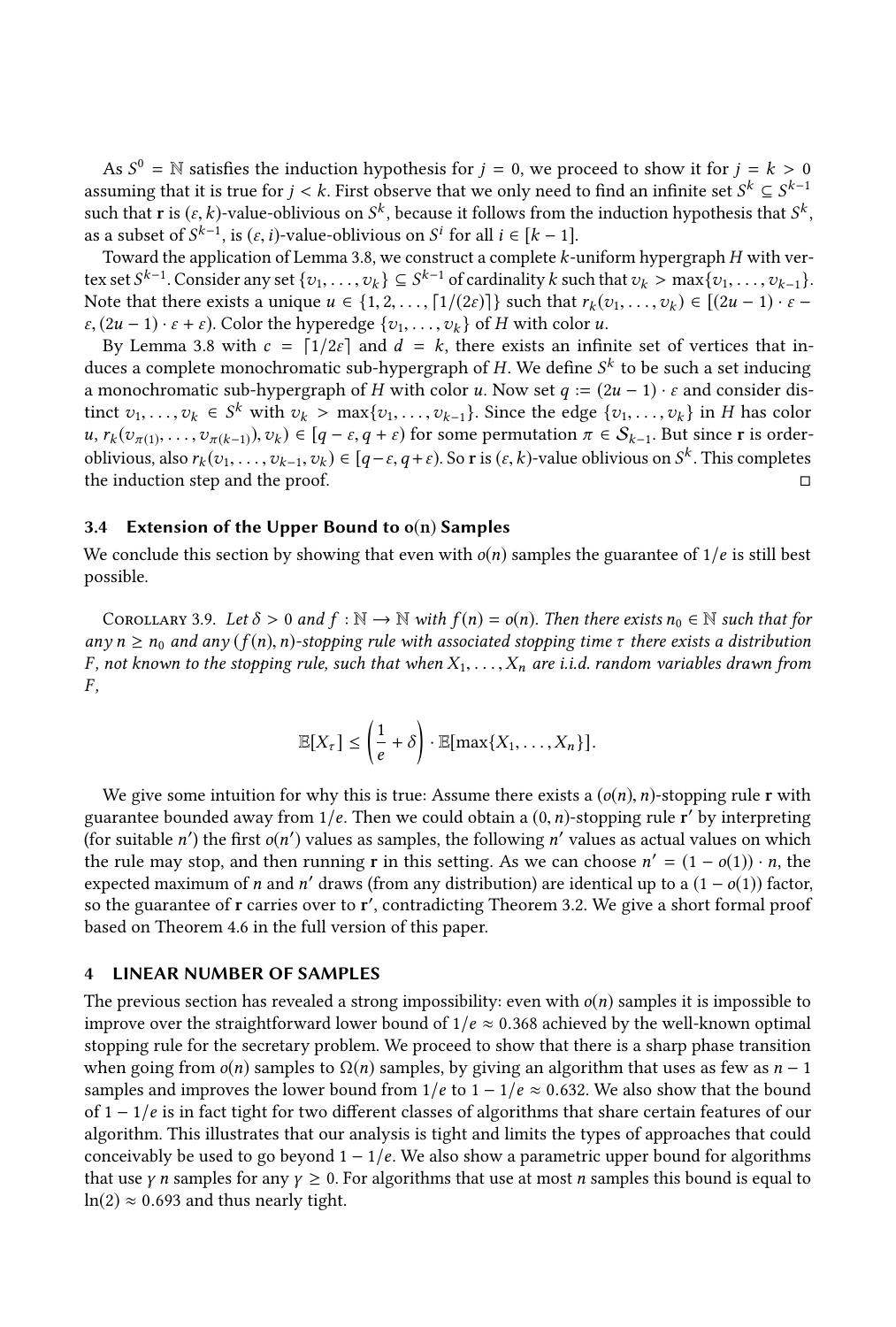#### 4.1 Warm-Up: A 1/2-Approximation with n − 1 Samples

To gain some intuition let us first consider the natural approach to sample  $n-1$  values  $S_1, \ldots, S_{n-1}$ from F and to use the maximum of these samples as a uniform threshold for all of the random variables  $X_1, \ldots, X_n$ , accepting the first random variable that exceeds the threshold. It is not difficult to see that the expected value we collect from any random variable  $X_t$  conditioned on stopping at that random variable is at least  $\mathbb{E}[\max\{X_1, \ldots, X_n\}]$ , since under this condition  $X_t$  is the maximum of at least n i i d, random variables. We can thus understand the approximation guarantee provided of at least  $n$  i.i.d. random variables. We can thus understand the approximation guarantee provided by this approach by understanding the probability that it stops on some random variable. It turns out that this probability, and hence the approximation guarantee, is  $1/2+1/(4n-2)$ . A more detailed analysis, which we provide in the full version of this paper, also reveals that an improvement over the bound of roughly 1/2 is impossible with a uniform threshold, even if this threshold is chosen with knowledge of the distribution  $F$ .

## 4.2 A  $(1 - 1/e)$ -Approximation with n – 1 Samples

We proceed to show that it is indeed possible to obtain an improved bound of  $1 - (1 - 1/n)^n \ge 1 - 1/e \approx 0.632$  with just  $n - 1$  samples. Our algorithm improves over the naïve approach that  $1 - 1/e \approx 0.632$  with just  $n - 1$  samples. Our algorithm improves over the naïve approach that obtains a factor 1/2 by increasing the probability that we stop at all, while maintaining the property that the expected value that we collect when we do stop is at least  $\mathbb{E} \left[ \max\{X_1, \ldots, X_n\} \right]$ .

<span id="page-9-0"></span>THEOREM 4.1. Let  $X_1, X_2, \ldots, X_n$  be i.i.d. random variables from an unknown distribution F. Then there exists an  $(n - 1, n)$ -stopping-rule with stopping time  $\tau$  such that

$$
\mathbb{E}[X_{\tau}]=\left(1-\left(1-\frac{1}{n}\right)^n\right)\cdot \mathbb{E}\left[\max\{X_1,\ldots,X_n\}\right].
$$

First note that a guarantee of  $1 - 1/e - \varepsilon$  with  $O_{\varepsilon}(n)$  samples follows from a result of Ehsani et al. [\[13\]](#page-14-21) by observing that  $O_{\varepsilon}(n)$  samples provide a sufficiently good approximation to the 1/e-quantile of the distribution of  $\max\{X_1, \ldots, X_n\}$ . Here we take a different route that yields the bound *exactly* and that, more importantly, can be developed further to work with only  $n - 1$  samples.

Suppose we were given access to  $n(n-1) \in \Theta(n^2)$  samples. Then we could partition the  $n(n-1)$ <br>mples into *n* sets of size  $n-1$  each, and use the maximum of the *i*th set as a threshold for the *i*th samples into *n* sets of size  $n - 1$  each, and use the maximum of the *i*th set as a threshold for the *i*th random variable. Upon acceptance of any random variable, that random variable would have a value equal to the expected maximum of *n* i.i.d. random variables, which is equal to  $\mathbb{E} \left[ \max\{X_1, \ldots, X_n\} \right]$ . Conditioned on reaching the *i*th random variable it would be accepted with probability  $1/n$ , for an overall probability of acceptance of  $\sum_{i=1}^{n} (1 - 1/n)^{i-1} \cdot 1/n = 1 - (1 - 1/n)^n$ .<br>Algorithm 1 mimics this approach but instead of using  $n = 1$  fresh same

Algorithm [1](#page-10-0) mimics this approach, but instead of using  $n - 1$  fresh samples for each of the n random variables it constructs  $n - 1$  fresh-looking samples for each of the *n* random variables from a single set  $\{S_1, \ldots, S_{n-1}\}\$  of  $n-1$  samples. For the first random variable  $X_1$  the algorithm uses a threshold equal to the maximum of the  $n - 1$  samples. If  $X_1 \ge \max\{S_1, \ldots, S_{n-1}\}$ , the algorithm stops. Otherwise it adds  $X_1$  to the set of samples, picks one of the elements in  $\{S_1, \ldots, S_{n-1}, X_1\}$ uniformly at random, and drops this element from the set. The algorithm then continues in the same way, by using the maximum of the set thus obtained as a threshold for the next random variable, and updating the set when a random variable fails to exceed its threshold.<sup>[1](#page-9-1)</sup>

To analyze the algorithm it will be useful to consider a sequence  $j_1, ..., j_{n-1}$  of random variables drawn independently and uniformly from [n]. Then, for  $i = 1, ..., n$ , define variables  $R_1^i, ..., R_n^i$ 

<span id="page-9-1"></span><sup>&</sup>lt;sup>1</sup>An alternative approach for obtaining  $n - 1$  fresh-looking samples for each time step *i* from a single set of  $n - 1$ samples  $\{S_1, \ldots, S_{n-1}\}\$ is to select a uniformly random subset of size  $n-1$  from all  $n+i-2$  random draws  ${S_1, \ldots, S_{n-1}, X_1, \ldots, X_{i-1}}$  seen so far.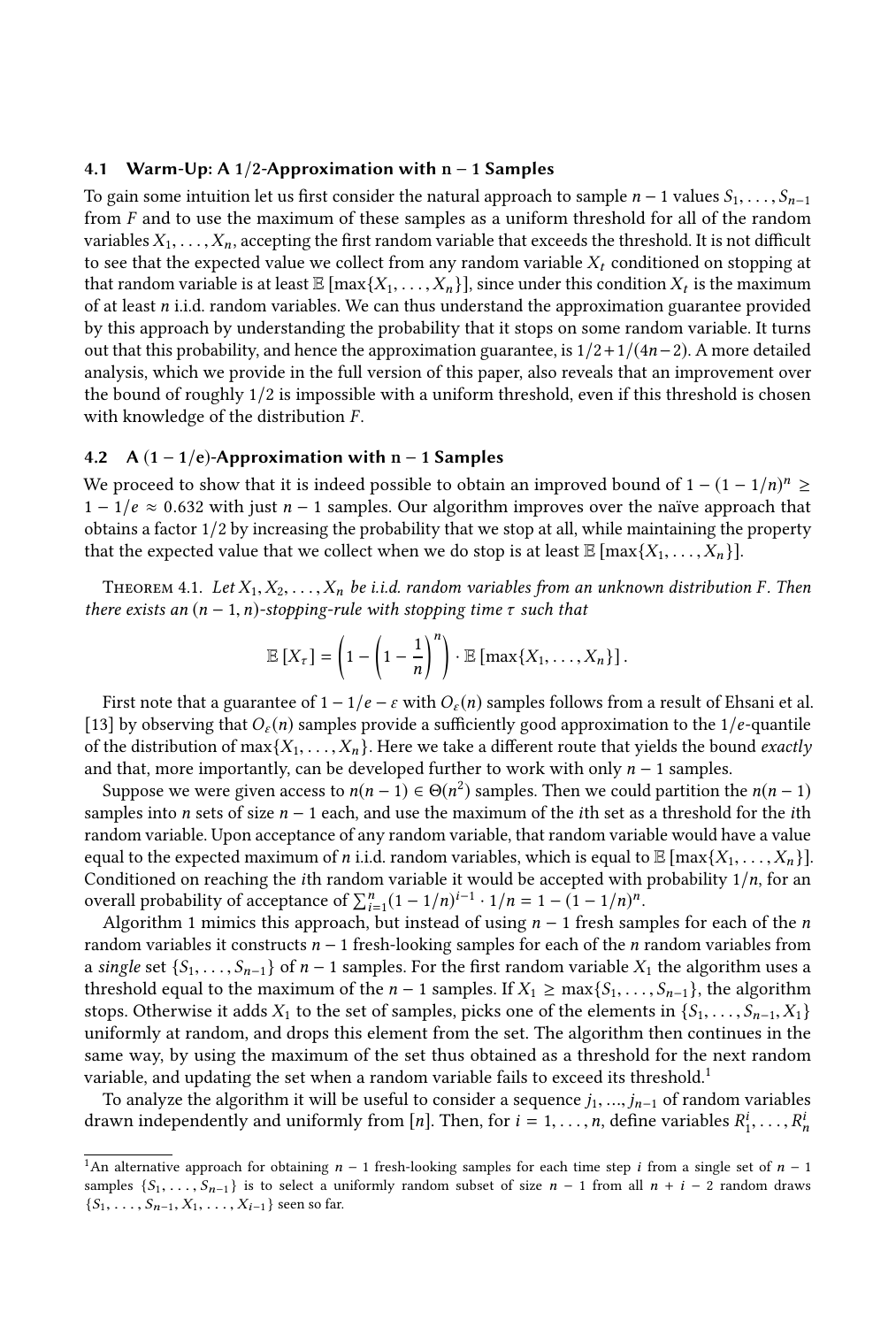Algorithm 1: Fresh looking samples

**Data:** Sequence of i.i.d. random variables  $X_1, \ldots, X_n$  sampled from an unknown distribution  $F$ , sample access to  $F$ **Result:** Stopping time  $\tau$  $\tau \longleftarrow n+1$  $S_1, \ldots, S_{n-1} \longleftarrow n-1$  independent samples from F  $S \longleftarrow \{S_1, \ldots, S_{n-1}\}$ for  $t = 1, \ldots, n$  do if  $X_t \geq \max\{S\}$  then  $\tau \longleftarrow t$ Break else  $S \leftarrow S \cup \{X_t\}$ <br>  $Z \leftarrow \text{value frac}$  $Z \leftarrow$  value from *S*, chosen uniformly at random  $S \leftarrow S \setminus \{Z\}$  $S \longleftarrow S \setminus \{Z\}$ return  $\tau$ 

recursively as follows

<span id="page-10-0"></span>
$$
R_{\ell}^{1} = \begin{cases} S_{\ell} & \text{for } \ell = 1, ..., n - 1 \\ X_{1} & \text{for } \ell = n \end{cases} \text{ and } R_{\ell}^{i} = \begin{cases} R_{\ell}^{i-1} & \text{for } \ell = 1, ..., j_{i-1} - 1 \\ R_{\ell+1}^{i-1} & \text{for } \ell = j_{i-1}, ..., n - 1 \\ X_{i} & \text{for } \ell = n \end{cases} \text{ for } t > 1.
$$

Then the random variable  $X_i = R_n^i$  and the threshold that we set for this random variable is  $\max_{i} R_i^i = R_i^i$ . Denote by  $\mathcal{E}_i$ , the event that random variable  $X_i$  exceeds the threshold that we  $\max\{R_1^i,\ldots,R_{n-1}^i\}$ . Denote by  $\xi_i$  the event that random variable  $X_i$  exceeds the threshold that we set for it that is  $R_i^i = \max\{R_i^i\}$ . An important observation is that  $\xi_i$  is independent from  $\max\{R_1^i, \ldots, R_{n-1}^i\}$ . Denote by  $\xi_i$  the event that random variable  $X_i$  exceeds the threshold that we set for it, that is  $R_n^i = \max\{R_1^i, \ldots, R_n^i\}$ . An important observation is that  $\xi_i$  is independent from  $\xi_1, \ldots, \xi_{i-1}.$ 

<span id="page-10-1"></span>LEMMA 4.2. For every  $i \in [n]$ ,  $Pr\left[\xi_i \cap (\bigcap_{j < i} \neg \xi_j)\right] = Pr[\xi_i] \cdot \prod_{j < i} Pr[\neg \xi_j]$ .

PROOF. It suffices to show that for all  $t = 1, ..., i - 1$ , the event  $\xi_i \cap (\bigcap_{j=t+1}^{i-1} \neg \xi_j)$  is independent the event  $\neg \xi_i$  i.e. of the event  $\neg \xi_t$ , i.e.,

$$
\Pr\left[\xi_i \cap \left(\bigcap_{j=t+1}^{i-1} \neg \xi_j\right)\middle| \neg \xi_t\right] = \Pr\left[\xi_i \cap \bigcap_{j=t+1}^{i-1} \neg \xi_j\right].
$$

We claim that

$$
\Pr\left[\xi_i \cap \left(\bigcap_{j=t+1}^{i-1} \neg \xi_j\right)\right]
$$
\n
$$
= \sum_{\ell=1}^n \Pr\left[\xi_i \cap \left(\bigcap_{j=t+1}^{i-1} \neg \xi_j\right) \middle| R_{\ell}^t = \max\{R_1^t, \dots, R_n^t\}\right] \cdot \Pr\left[R_{\ell}^t = \max\{R_1^t, \dots, R_n^t\}\right]
$$
\n
$$
= \frac{n-1}{n} \Pr\left[\xi_i \cap \left(\bigcap_{j=t+1}^{i-1} \neg \xi_j\right) \middle| R_n^t < \max\{R_1^t, \dots, R_n^t\}\right]
$$
\n
$$
+ \frac{1}{n} \Pr\left[\xi_i \cap \left(\bigcap_{j=t+1}^{i-1} \neg \xi_j\right) \middle| R_n^t = \max\{R_1^t, \dots, R_n^t\}\right]
$$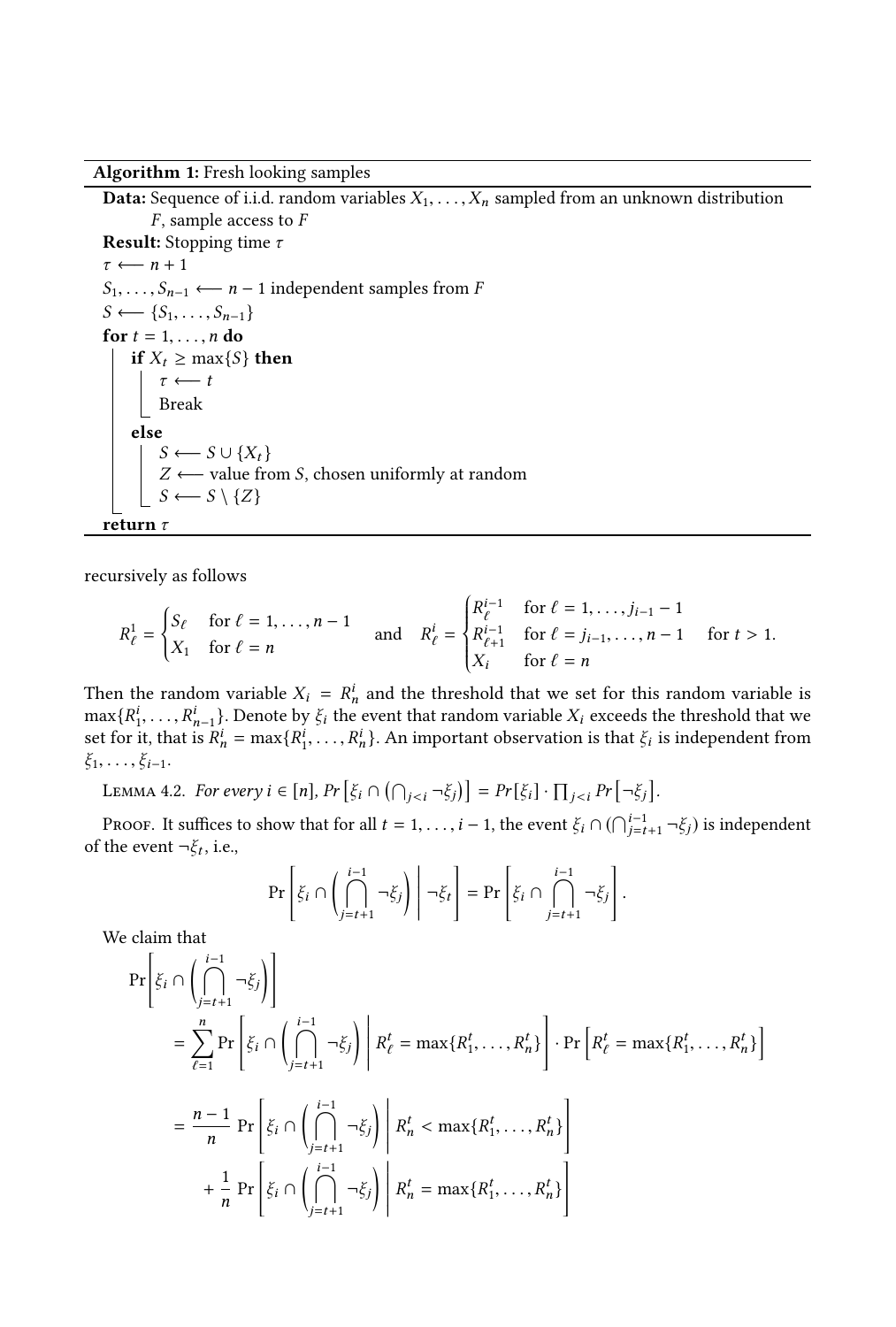$$
= \Pr\left[\xi_i \cap \left(\bigcap_{j=t+1}^{i-1} \neg \xi_j\right) \middle| R_n^t < \max\{R_1^t, \dots, R_n^t\}\right] = \Pr\left[\xi_i \cap \left(\bigcap_{j=t+1}^{i-1} \neg \xi_j\right) \middle| \neg \xi_t\right].
$$

Indeed, the first equality can be obtained by distinguishing the index where the maximum is attained. For the second equality observe that the first probability on its left-hand side is the same for all values of  $\ell$  because the events are independent of the choice of  $\ell$  and conditioning is symmetric, and that the maximum is attained with probability  $1/n$  at each index. For the third equality, notice that it suffices to show that

$$
\Pr\left[\xi_i \cap \left(\bigcap_{j=t+1}^{i-1} \neg \xi_j\right) \middle| R_n^t < \max\{R_1^t, \dots, R_n^t\}\right] = \Pr\left[\xi_i \cap \left(\bigcap_{j=t+1}^{i-1} \neg \xi_j\right) \middle| R_n^t = \max\{R_1^t, \dots, R_n^t\}\right].
$$

So in both cases we evaluate the conditional probability of  $\xi_i \cap (\bigcap_{j=t+1}^{i-1})$ , i.e., that  $X_{t+1}$  to  $X_{i-1}$  fail<br>to pass the random thresholds that we set for them and that X, passes the random threshold that to pass the random thresholds that we set for them and that  $X_i$  passes the random threshold that we set for it. First notice that  $R_1^t, \ldots, R_n^t$  are i.i.d. random variables. The reason is the following: By<br>construction  $\{R^t\}$  is a random subset of  $\{S_n, S_n, S_n, X_n\}$  where the choice does  $R_1^t, \ldots, R_n^t$  is a random subset of  $\{S_1, \ldots, S_{n-1}, X_1, \ldots, X_t\}$ , where the choice does<br>not depend on the values of  $S_1, \ldots, S_{n-1}$ ,  $X_1, \ldots, X_t\}$ , where the choice does not depend on the values of  $S_1, \ldots, S_{n-1}, X_1, \ldots, X_t$ . Hence, since  $S_1, \ldots, S_{n-1}, X_1, \ldots, X_t$  are i.i.d., so are  $R_1^t, \ldots, R_n^t$ . Furthermore note that, for any  $t' > t$ , all of  $R_1^t, \ldots, R_n^t$  are among  $R_1^{t'}, \ldots, R_n^{t'}$  with  $equal$  probability (as they always remain among the considered variables with equal probability). Hence, for the thresholds we set for  $X_{t+1}, \ldots, X_i$ , the roles of  $R_1^t, \ldots, R_n^t$  are indistinguishable, and therefore for the events at hand, the conditions whether any of  $R^t$  is the maximum among therefore, for the events at hand, the conditions whether any of  $R_1^t, \ldots, R_n^t$  is the maximum among<br>them are indictinguishable as well. This establishes the equality and thus the claim them are indistinguishable as well. This establishes the equality and thus the claim.  $\Box$ 

PROOF OF THEOREM [4.1.](#page-9-0) The value  $\mathbb{E}[X_{\tau}]$  obtained by Algorithm [1](#page-10-0) can be written by summing over all possible stopping times  $i = 1, ..., n$  the product of the probability of stopping at  $X_i = R_i^i$ and the expectation of  $X_i$  upon stopping, i.e.,

$$
\mathbb{E}\left[X_{\tau}\right]=\sum_{i=1}^{n}\Pr\left[\xi_{i}\wedge\neg\xi_{i-1}\wedge\cdots\wedge\neg\xi_{1}\right]\cdot\mathbb{E}\left[R_{n}^{i}\mid\xi_{i}\wedge\neg\xi_{i-1}\wedge\cdots\wedge\neg\xi_{1}\right].
$$

By Lemma [4.2,](#page-10-1) and since for each  $i \in [n]$ , the set  $\{R_1^i, \ldots, R_n^i\}$  is a set of *n* i.i.d. random variables,

$$
\Pr\left[\xi_i \wedge \neg \xi_{i-1} \wedge \cdots \wedge \neg \xi_1\right] = \left(1 - \frac{1}{n}\right)^{i-1} \frac{1}{n}.
$$

Since  $R_n^i$  is independent of  $\xi_1, \ldots, \xi_{i-1}$ , and using again that  $\{R_1^i, \ldots, R_n^i\}$  is a set of *n* i.i.d. random variables variables.

$$
\mathbb{E}\left[R_n^i \mid \xi_i \wedge \neg \xi_{i-1} \wedge \cdots \wedge \neg \xi_1\right] = \mathbb{E}\left[R_n^i \mid \xi_i\right] = \mathbb{E}\left[\max\{X_1,\ldots,X_n\}\right].
$$

Thus

$$
\mathbb{E}\left[X_{\tau}\right] = \sum_{i} \left(1 - \frac{1}{n}\right)^{i-1} \frac{1}{n} \cdot \mathbb{E}\left[\max\{X_1, \ldots, X_n\}\right] = \left(1 - \left(1 - \frac{1}{n}\right)^n\right) \cdot \mathbb{E}\left[\max\{X_1, \ldots, X_n\}\right],
$$
as claimed.

#### 4.3 Going Beyond  $1 - 1/e$

We proceed to show an upper bound of  $1 - 1/e$  for two different classes of algorithms that share certain features of our algorithm. This shows that our analysis of Algorithm [1](#page-10-0) is tight and limits the class of algorithms that could conceivably go beyond  $1 - 1/e$ .

The first upper bound applies to algorithms for which the probability of stopping at the ith random variable conditioned on reaching it is independent of i. This is true for Algorithm [1](#page-10-0) since, by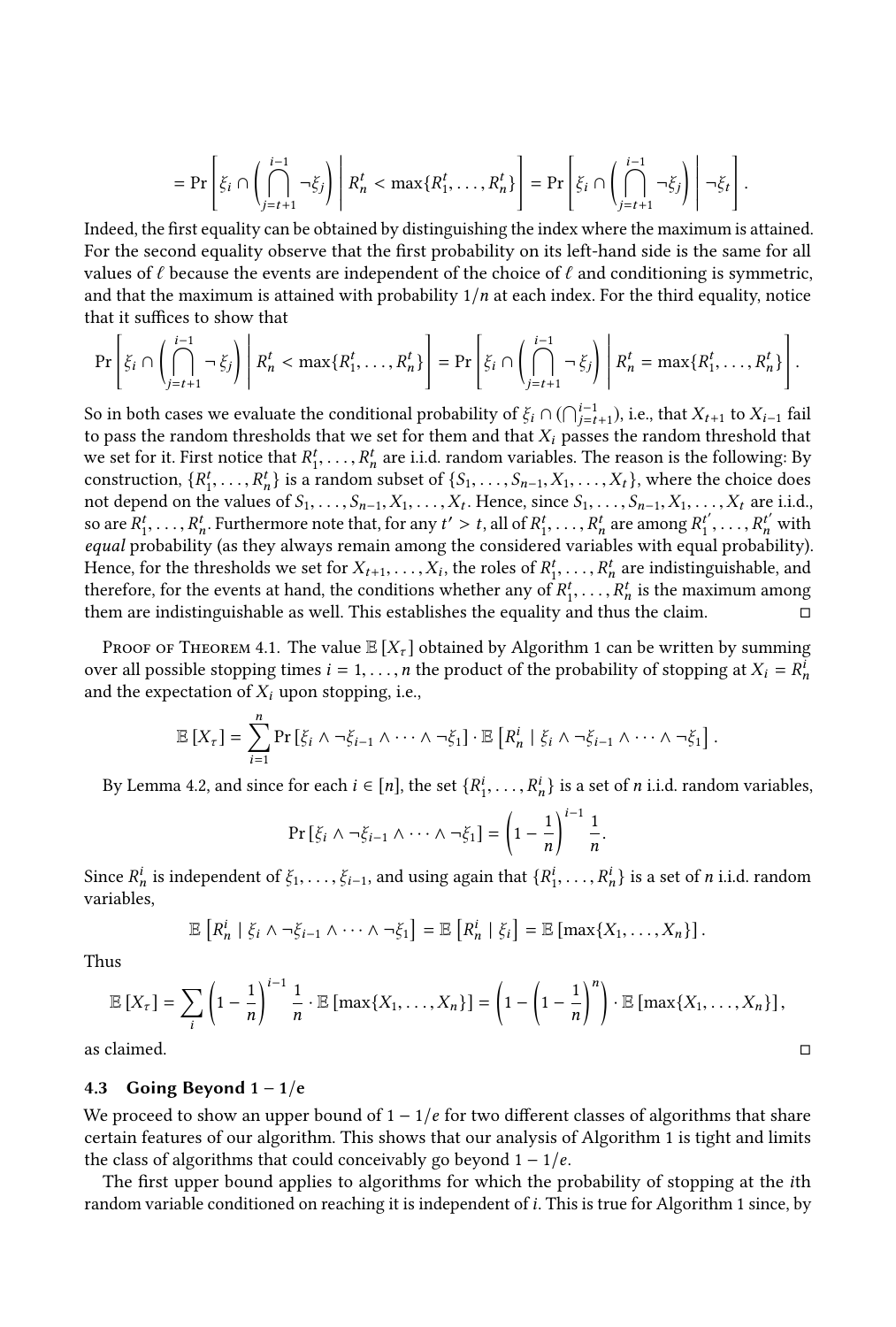Lemma [4.2,](#page-10-1)  $Pr\left[\xi_i \mid (\bigcap_{j \leq i} \neg \xi_j)\right] = Pr\left[\xi_i\right] = 1/n$ . The upper bound applies even in the case where the distribution F is known, and to stopping rules that like Algorithm [1](#page-10-0) use dependent thresholds. We provide a proof of this result in the full version of this paper.

PROPOSITION 4.3. Let  $\epsilon > 0$ . Then there exists  $n \in \mathbb{N}$  and a distribution F such that for any stopping time  $\tau$  for which  $Pr[\tau = i | \tau > i - 1]$  is independent of i,

$$
\mathbb{E}[X_{\tau}] \leq \left(1 - \frac{1}{e} + \epsilon\right) \cdot \mathbb{E}\left[\max\{X_1, \ldots, X_n\}\right].
$$

The second upper bound applies to any algorithm that like Algorithm [1](#page-10-0) has access to n−<sup>1</sup> samples  $S_1, \ldots, S_{n-1}$  from the underlying distribution and satisfies the following two natural conditions: (i) if the value of the first random variable  $X_1$  is greater than all  $n-1$  samples, the algorithm stops; and (ii) conditioned on reaching  $X_i$ , the probability of stopping at  $X_i$  is nondecreasing in i. The proof of this result can be found in the full version of this paper. proof of this result can be found in the full version of this paper.

PROPOSITION 4.4. Let  $\epsilon > 0$ . Then there exists  $n \in \mathbb{N}$  and a distribution F such that for any  $(n-1, n)$ -stopping rule with stopping time  $\tau$  that satisfies conditions (i) and (ii),

$$
\mathbb{E}[X_{\tau}] \leq \left(1 - \frac{1}{e} + \epsilon\right) \cdot \mathbb{E}\left[\max\{X_1, \ldots, X_n\}\right].
$$

#### 4.4 A Parametric Lower Bound

We generalize our lower bound from Theorem [4.1](#page-9-0) to  $\gamma n$  samples when  $\gamma$  < 1. The idea is to reinterpret some amount of values from  $X_1, \ldots, X_n$  as samples, so that the number of remaining values equals the number of samples and Algorithm [1](#page-10-0) can be used.

<span id="page-12-1"></span>COROLLARY 4.5. Let  $\gamma \in [0,1]$  and  $X_1, X_2, \ldots, X_n$  be i.i.d. random variables from an unknown distribution F. Further assume  $\gamma n + n$  to be an even number. Then there exists an  $(\gamma n, n)$ -stopping-rule with stopping time  $\tau$  such that

$$
\mathbb{E}\left[X_{\tau}\right] \geq \frac{1+\gamma}{2} \cdot \left(1-\frac{1}{e}\right) \cdot \mathbb{E}\left[\max\{X_1,\ldots,X_n\}\right].
$$

PROOF. Let  $n' := \frac{1+y}{2} \cdot n \in \mathbb{N}$ . Define  $S_i' := S_i$  for all  $i \in [\gamma n]$ ,  $S_{\gamma n+i}' := X_i$  for all  $i \in [n'-\gamma n]$ ,<br>d  $Y' := Y$ , such a for all  $i \in [n']$ . Note that  $Y' = Y$  so this assignment is well-defined. We use and  $X'_i := X_{n'-\gamma n+i}$  for all  $i \in [n']$ . Note that  $X'_{n'} = X_n$ , so this assignment is well-defined. We use<br>Algorithm 1 with associated stopping time  $\tau$  on  $X'$  with samples  $S'$  s' Then by Algorithm [1](#page-10-0) with associated stopping time  $\tau$  on  $X'_1, \ldots, X$ <br>applying Theorem 4.1 we get  $'_{n'}$  with samples  $S'_1, \ldots, S'_n$  $\zeta_{n'-1}$ . Then by applying Theorem [4.1](#page-9-0) we get

$$
\mathbb{E}\left[X'_{\tau}\right] \geq \left(1-\frac{1}{e}\right) \cdot \mathbb{E}\left[\max\{X'_{1},\ldots,X'_{n'}\}\right] \geq \frac{1+\gamma}{2} \cdot \left(1-\frac{1}{e}\right) \cdot \mathbb{E}\left[\max\{X_{1},\ldots,X_{n}\}\right],
$$

as claimed.  $\Box$ 

#### 4.5 Close to Tight Upper Bound

While an improvement over the bound of  $1-1/e \approx 0.632$  remains conceivable via more complicated stopping rules, such an improvement cannot go beyond  $ln(2) \approx 0.693$ . This is a consequence of the following strengthening of Theorem [3.2,](#page-5-0) which provides a parametric upper bound for stopping rules that have access to  $\gamma$  n samples for some  $\gamma \geq 0$  and is proven in the full version of this paper.

<span id="page-12-0"></span>THEOREM 4.6. Let  $\delta > 0$ ,  $\gamma \in \mathbb{Q}$ . Then there exists  $n_0 \in \mathbb{N}$  such that for any  $n \ge n_0$  and any  $(\gamma n, n)$ -stopping rule with associated stopping time  $\tau$  there exists a distribution F, not known to the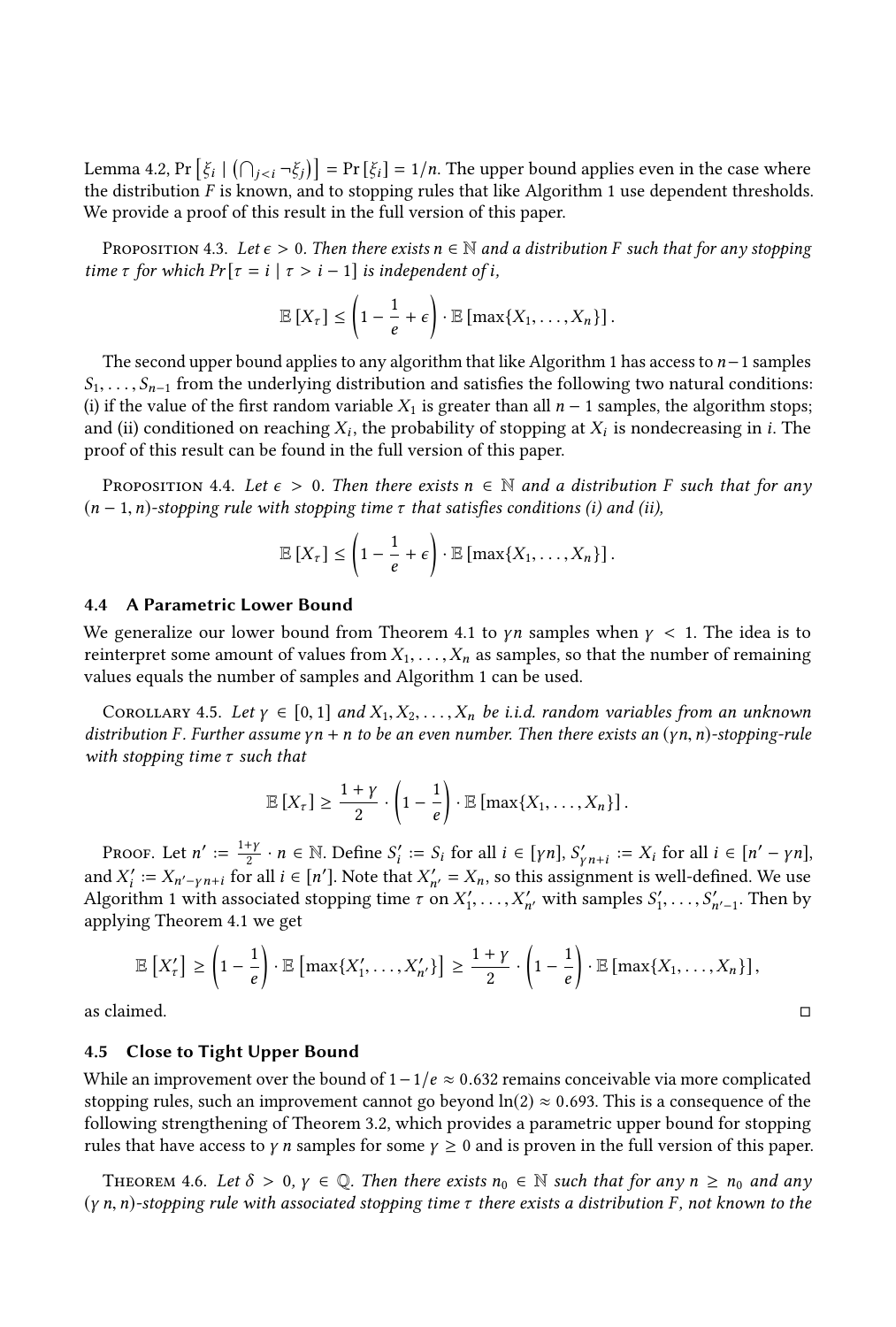<span id="page-13-2"></span>

Fig. 2. Visualization of the parametric lower bound (solid) and the parametric upper bound (dashed).

stopping rule, with the following property. When  $X_1, \ldots, X_n$  are i.i.d. random variables drawn from F, we have

$$
\mathbb{E}[X_{\tau}] \le (b(\gamma) + \delta) \cdot \mathbb{E}[\max\{X_1, \ldots, X_n\}],
$$

where

$$
b(\gamma) = \begin{cases} \frac{1+\gamma}{e} & \text{if } \frac{1}{e} \ge \frac{\gamma}{1+\gamma} \\ -\gamma \cdot \log \frac{\gamma}{1+\gamma} & \text{else} \end{cases}
$$

See Figure [2](#page-13-2) for a visualization. Note that b is a continuous function. Further, for  $\gamma = 1$  the bound is  $b(1) = \ln(2)$  and that for large enough *γ*, namely  $\gamma \ge 1.32$ , this bound is dominated by the upper bound of <sup>0</sup>.<sup>745</sup> [\[8\]](#page-14-9).

## <span id="page-13-1"></span>5 SUPERLINEAR NUMBER OF SAMPLES

Our final result is that it is in fact possible to get arbitrarily close to the optimal approximation guarantee of a stopping algorithm that knows the distribution [\[8\]](#page-14-9), if we have access to  $O(n^2)$ <br>samples from the distribution. We provide details and the proof in the full version of this paper. samples from the distribution. We provide details and the proof in the full version of this paper.

<span id="page-13-0"></span>THEOREM 5.1. Let  $X_1, \ldots, X_n$  be i.i.d. random variables drawn from an unknown distribution F.Then for every  $\epsilon > 0$  and all  $n \ge n_{\epsilon}$  there exists an algorithm for choosing a stopping time  $\tau$  that uses  $O(n^2)$  samples from the same distribution with

$$
\mathbb{E}[X_{\tau}] \geq (0.745 - \epsilon) \cdot \mathbb{E}[\max\{X_1, \ldots, X_n\}].
$$

In the full version of this paper we provide evidence that any algorithm that achieves this bound with  $o(n^2)$  samples would have to use very different techniques.

## ACKNOWLEDGMENTS

Discussions with Fábio Botler and valuable feedback from the anonymous referees are gratefully acknowledged. This work was funded in part through an Amazon Research Award, the DAAD PRIME program, CONICYT Grant PII 20150140, and the European Research Council under Grant Agreement No. 691672.